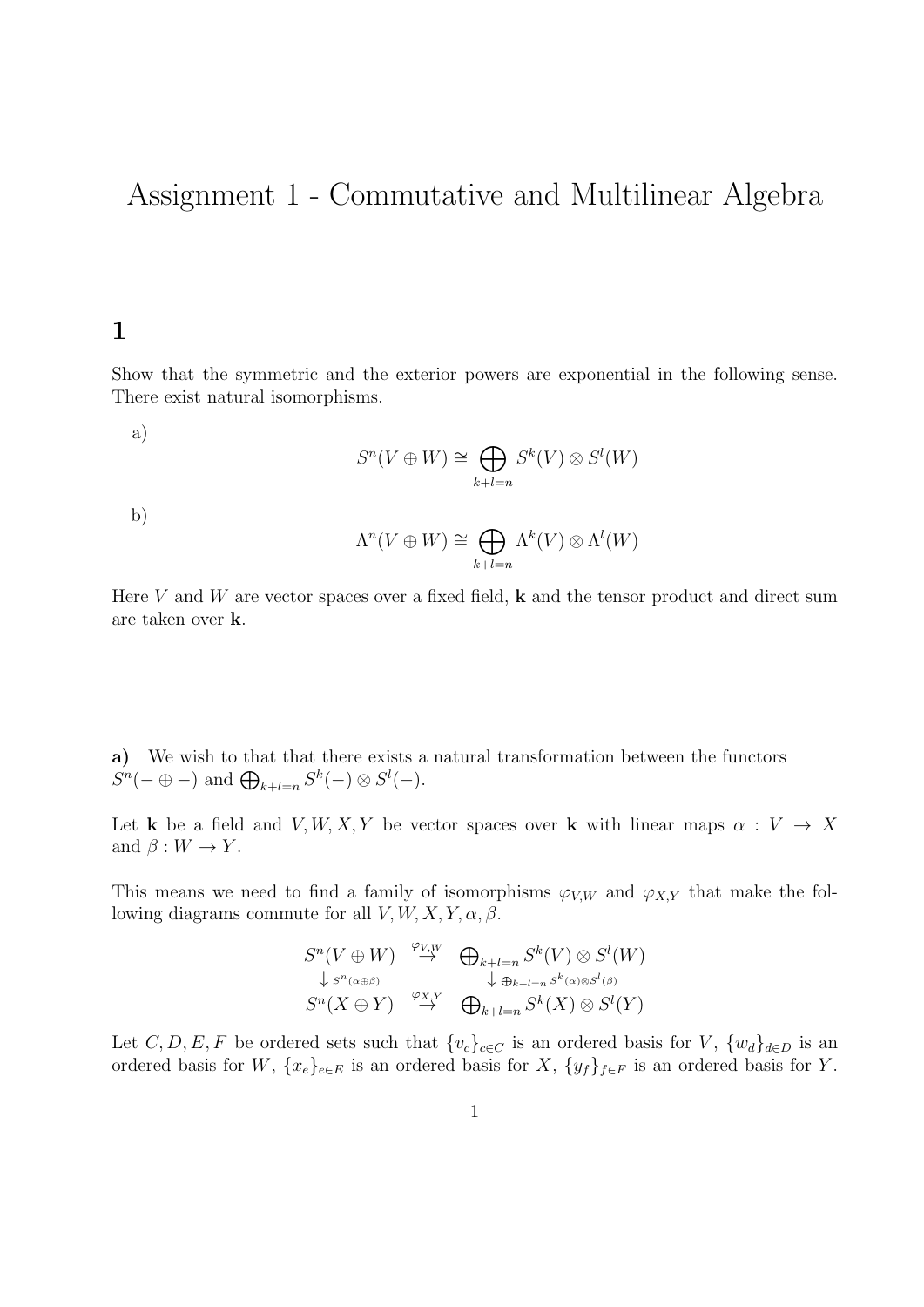We will abuse notation slightly and consider  $v_c, w_d \in V \oplus W$  and  $x_e, y_f \in X \oplus Y$ . Then  ${\{v_c\}_{c\in C}, \{w_d\}_{d\in D}\}\$  is an ordered basis for  $V\oplus W$  and  ${\{x_e\}_{e\in E}, \{y_f\}_{f\in F}\}\$  is a basis for  $X\oplus Y$ .

This means that

$$
v_{i_1}\cdot\ldots\cdot v_{i_k}\cdot w_{j_1}\cdot\ldots\cdot w_{j_l}
$$

with  $k + l = n, i_1, ..., i_k \in C, j_1, ..., j_l \in D$  with  $i_1 \leq ... \leq i_k$  and  $j_1 \leq ... \leq j_l$  forms a basis for  $S^n(V \oplus W)$ . Similarly

$$
x_{i_1}\cdot\ldots\cdot x_{i_k}\cdot y_{j_1}\cdot\ldots\cdot y_{j_l}
$$

with  $k + l = n, i_1, ..., i_k \in E, j_1, ..., j_l \in F$  with  $i_1 \leq ... \leq i_k$  and  $j_1 \leq ... \leq j_l$  forms a basis for  $S^n(X \oplus Y)$ .

Now we also have

$$
(v_{i_1} \cdot \ldots \cdot v_{i_k}) \otimes (w_{j_1} \cdot \ldots \cdot w_{j_l})
$$

with  $k + l = n, i_1, ..., i_k \in C, j_1, ..., j_l \in D$  with  $i_1 \leq ... \leq i_k$  and  $j_1 \leq ... \leq j_l$  forms a basis for  $\bigoplus_{k+l=n} S^k(V) \otimes S^l(W)$ . Similarly

$$
(x_{i_1} \cdot \ldots \cdot x_{i_k}) \otimes (y_{j_1} \cdot \ldots \cdot y_{j_l})
$$

with  $k + l = n, i_1, ..., i_k \in E, j_1, ..., j_l \in F$  with  $i_1 \leq ... \leq i_k$  and  $j_1 \leq ... \leq j_l$  forms a basis for  $\bigoplus_{k+l=n} S^k(X) \otimes S^l(Y)$ .

Define the linear map on the basis vectors as follows

$$
\varphi_{V,W}: S^n(V \oplus W) \to \bigoplus_{k+l=n} S^k(V) \otimes S^l(W) \quad s.t
$$
  

$$
\varphi_{V,W}(v_{i_1} \cdot \ldots \cdot v_{i_k} \cdot w_{j_1} \cdot \ldots \cdot w_{j_l}) = (v_{i_1} \cdot \ldots \cdot v_{i_k}) \otimes (w_{j_1} \cdot \ldots \cdot w_{j_l})
$$
  

$$
\varphi_{X,Y}: S^n(X \oplus Y) \to \bigoplus_{k+l=n} S^k(X) \otimes S^l(Y) \quad s.t
$$
  

$$
\varphi_{X,Y}(x_{i_1} \cdot \ldots \cdot x_{i_k} \cdot y_{j_1} \cdot \ldots \cdot y_{j_l}) = (x_{i_1} \cdot \ldots \cdot x_{i_k}) \otimes (y_{j_1} \cdot \ldots \cdot y_{j_l})
$$

We can see that these maps are bijections between the basis vectors and so are isomorphisms of vector spaces. We now wish to show that these isomorphisms doesn't depend on the choice of bases.

Let  ${r_c}_{c \in C}$  be another ordered basis for V and  ${s_d}_{d \in D}$  another ordered basis for W. We will abuse notation slightly and consider  $r_i, s_j \in V \oplus W$ . Then  $\{\{r_c\}_{c \in C}, \{s_d\}_{d \in D}\}\$ is an ordered basis for  $V \oplus W$ .

This means that

$$
r_{i_1}\cdot\ldots\cdot r_{i_k}\cdot s_{j_1}\cdot\ldots\cdot s_{j_l}
$$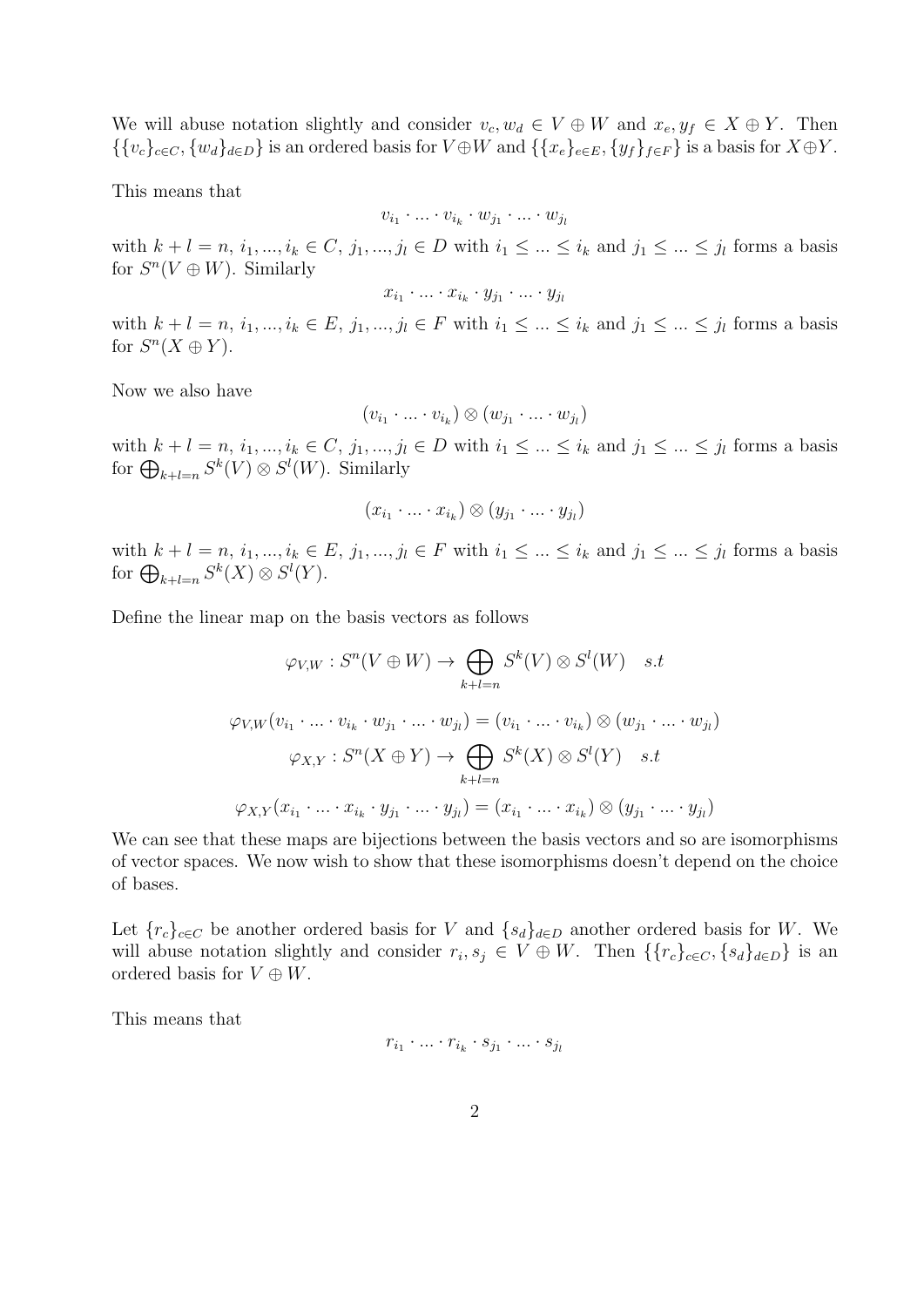with  $k + l = n, i_1, ..., i_k \in C, j_1, ..., j_l \in D$  with  $i_1 \leq ... \leq i_k$  and  $j_1 \leq ... \leq j_l$  forms a basis for  $S^n(V \oplus W)$ .

Now we also have

$$
(r_{i_1}\cdot\ldots\cdot r_{i_k})\otimes(s_{j_1}\cdot\ldots\cdot s_{j_l})
$$

with  $k + l = n, i_1, ..., i_k \in C, j_1, ..., j_l \in D$  with  $i_1 \leq ... \leq i_k$  and  $j_1 \leq ... \leq j_l$  forms a basis for  $\bigoplus_{k+l=n} S^k(V) \otimes S^l(W)$ .

Define the linear map on the basis vectors as follows

$$
\phi_{V,W}: S^n(V \oplus W) \to \bigoplus_{k+l=n} S^k(V) \otimes S^l(W) \quad s.t
$$
  

$$
\phi_{V,W}(r_{i_1} \cdot \ldots \cdot r_{i_k} \cdot s_{j_1} \cdot \ldots \cdot s_{j_l}) = (r_{i_1} \cdot \ldots \cdot r_{i_k}) \otimes (s_{j_1} \cdot \ldots \cdot s_{j_l})
$$

We can see that this map is a bijection between the basis vectors and so is an isomorphism of vector spaces. We now wish to show that this isomorphism is the same as our initial isomorphism  $\varphi_{V,W}$ .

We wish to show  $\varphi_{V,W} = \phi_{V,W}$  and  $\varphi_{X,Y} = \phi_{X,Y}$ .

Let  $A \in GL(V), B \in GL(W)$  be the change of basis matrices such that  $r_i = \sum_{j \in C} A_{ij} v_j$ ,  $s_i = \sum_{j \in D} B_{ij} w_j.$ 

Consider the difference between the images of the basis vectors.

$$
\varphi_{V,W}(r_{i_1} \cdot \ldots \cdot r_{i_k} \cdot s_{j_1} \cdot \ldots \cdot s_{j_l}) - \phi_{V,W}(r_{i_1} \cdot \ldots \cdot r_{i_k} \cdot s_{j_1} \cdot \ldots \cdot s_{j_l})
$$
\n
$$
= \varphi_{V,W}\left(\left(\sum_{m_1 \in C} A_{i_1m_1}v_{m_1}\right) \cdot \ldots \cdot \left(\sum_{m_k \in C} A_{i_km_k}v_{m_k}\right) \cdot \left(\sum_{n_1 \in D} B_{j_1n_1}w_{n_1}\right) \cdot \ldots \cdot \left(\sum_{n_l \in D} B_{j_ln_l}w_{n_l}\right)\right)
$$
\n
$$
- (r_{i_1} \cdot \ldots \cdot r_{i_k}) \otimes (s_{j_1} \cdot \ldots \cdot s_{j_l})
$$
\n
$$
= \sum_{m_1, \ldots, m_k \in C} \sum_{n_1, \ldots, n_l \in D} A_{i_1m_1}...A_{i_km_k}B_{j_1n_1}...B_{j_ln_l}\varphi_{V,W}(v_{m_1} \cdot \ldots \cdot v_{m_k} \cdot w_{m_1} \cdot \ldots \cdot w_{m_l})
$$
\n
$$
- (r_{i_1} \cdot \ldots \cdot r_{i_k}) \otimes (s_{j_1} \cdot \ldots \cdot s_{j_l})
$$
\n
$$
= \sum_{m_1, \ldots, m_k \in C} \sum_{n_1, \ldots, n_l \in D} A_{i_1m_1}...A_{i_km_k}B_{j_1n_1}...B_{j_ln_l}(v_{m_1} \cdot \ldots \cdot v_{m_k} \otimes w_{m_1} \cdot \ldots \cdot w_{m_l})
$$
\n
$$
- (r_{i_1} \cdot \ldots \cdot r_{i_k}) \otimes (s_{j_1} \cdot \ldots \cdot s_{j_l})
$$
\n
$$
= \left(\left(\sum_{m_1 \in C} A_{i_1m_1}v_{m_1}\right) \cdot \ldots \cdot \left(\sum_{m_k \in C} A_{i_km_k}v_{m_k}\right) \otimes \left(\sum_{n_1 \in D} B_{j_1n_1}w_{n_1}\right) \cdot \ldots \cdot \left(\sum_{n_l \in D} B_{j_ln_l}w_{
$$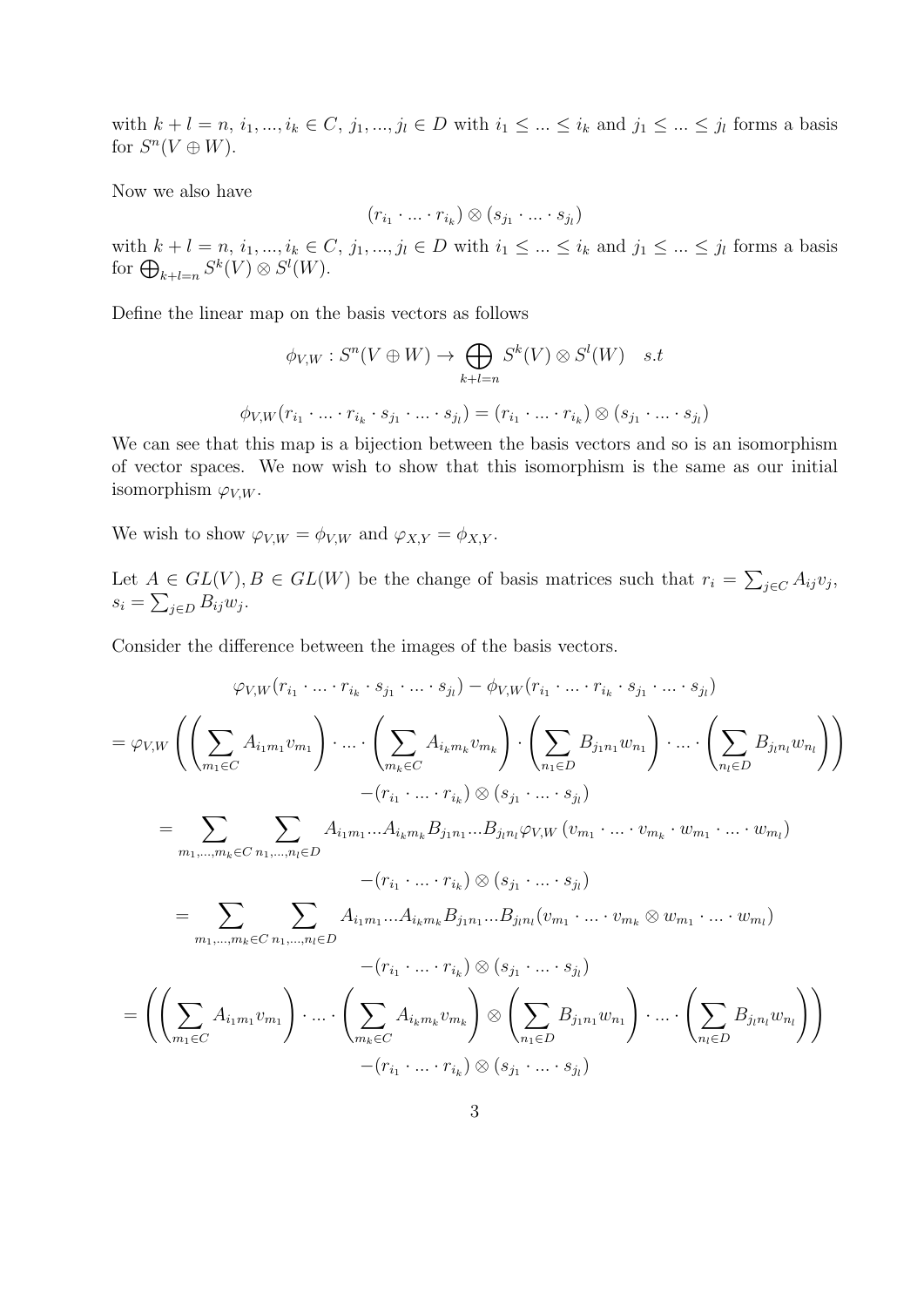$$
= (r_{i_1} \cdot \ldots \cdot r_{i_k}) \otimes (s_{j_1} \cdot \ldots \cdot s_{j_l}) - (r_{i_1} \cdot \ldots \cdot r_{i_k}) \otimes (s_{j_1} \cdot \ldots \cdot s_{j_l}) = 0
$$

So for any basis vector  $r_{i_1} \cdot ... \cdot r_{i_k} \cdot s_{j_1} \cdot ... \cdot s_{j_l}$  we have

$$
\varphi_{V,W}(r_{i_1}\cdot\ldots\cdot r_{i_k}\cdot s_{j_1}\cdot\ldots\cdot s_{j_l})=\phi_{V,W}(r_{i_1}\cdot\ldots\cdot r_{i_k}\cdot s_{j_1}\cdot\ldots\cdot s_{j_l})
$$

This shows that  $\varphi_{V,W} = \varphi_{V,W}$  as they are both defined to be linear maps and the images of the basis vectors to the same for each map.

Similarly it can be shown that  $\varphi_{X,Y}$  does not depend on the initial choice of bases  $x_i$  and  $y_j$ .

This means that we can define  $\varphi_{V,W}$  for any V, W without dependence on a choice of a basis for V, W. So is a candidate for a natural transformation between the functors  $S^{n}(-\oplus -)$ and  $\bigoplus_{k+l=n} S^k(-) \otimes S^l(-)$ .

To show that  $\varphi_{V,W}$  and  $\varphi_{X,Y}$  are natural we now need to consider the following compositions

$$
\varphi_{X,Y} \circ (S^n(\alpha \oplus \beta))
$$

$$
\left(\bigoplus_{k+l=n} S^k(\alpha) \otimes S^l(\beta)\right) \circ \varphi_{V,W}
$$

Now let  $\alpha(v_i) = \sum_{j \in E} \alpha_{ij} x_j$  and  $\beta(w_i) = \sum_{j \in F} \beta_{ij} y_j$ .

$$
\varphi_{X,Y} \circ (S^{n}(\alpha \oplus \beta))(v_{i_{1}} \cdot ... \cdot v_{i_{k}} \cdot w_{j_{1}} \cdot ... \cdot w_{j_{l}})
$$
\n
$$
= \varphi_{X,Y}(\alpha(v_{i_{1}}) \cdot ... \cdot \alpha(v_{i_{k}}) \cdot \beta(w_{j_{1}}) \cdot ... \cdot \beta(j_{l}))
$$
\n
$$
= \varphi_{X,Y} \left( \left( \sum_{k_{1} \in E} \alpha_{i_{1}k_{1}} x_{k_{1}} \right) \cdot ... \cdot \left( \sum_{k_{k} \in E} \alpha_{i_{k}k_{k}} x_{k_{k}} \right) \cdot \left( \sum_{l_{1} \in F} \alpha_{j_{1}l_{1}} x_{l_{1}} \right) \cdot ... \cdot \left( \sum_{l_{l} \in F} \alpha_{j_{l}l_{l}} x_{l_{l}} \right) \right)
$$
\n
$$
= \varphi_{X,Y} \left( \sum_{k_{1},...,k_{k} \in E} \sum_{l_{1},...,l_{l} \in F} \alpha_{i_{1},k_{1}} ... \alpha_{i_{k}k_{k}} \beta_{j_{1}l_{1}} ... \beta_{j_{l}l_{l}} (x_{k_{1}} \cdot ... \cdot x_{k_{k}} \cdot y_{l_{1}} \cdot ... \cdot y_{l_{l}}) \right)
$$
\n
$$
= \sum_{k_{1},...,k_{k} \in E} \sum_{l_{1},...,l_{l} \in F} \alpha_{i_{1},k_{1}} ... \alpha_{i_{k}k_{k}} \beta_{j_{1}l_{1}} ... \beta_{j_{l}l_{l}} (x_{k_{1}} \cdot ... \cdot x_{k_{k}} \otimes y_{l_{1}} \cdot ... \cdot y_{l_{l}})
$$
\n
$$
= \left( \left( \sum_{k_{1} \in E} \alpha_{i_{1}k_{1}} x_{k_{1}} \right) \cdot ... \cdot \left( \sum_{k_{k} \in E} \alpha_{i_{k}k_{k}} x_{k_{k}} \right) \right) \otimes \left( \left( \sum_{l_{1} \in F} \alpha_{j_{1}l_{1}} x_{l_{1}} \right) \cdot ... \cdot \left( \sum_{l_{l} \in F} \alpha_{j_{l}l_{l}} x_{l_{l}} \right) \right)
$$
\n
$$
= (\alpha(v_{i_{1}}) \cdot ... \cdot \alpha(v_{i_{
$$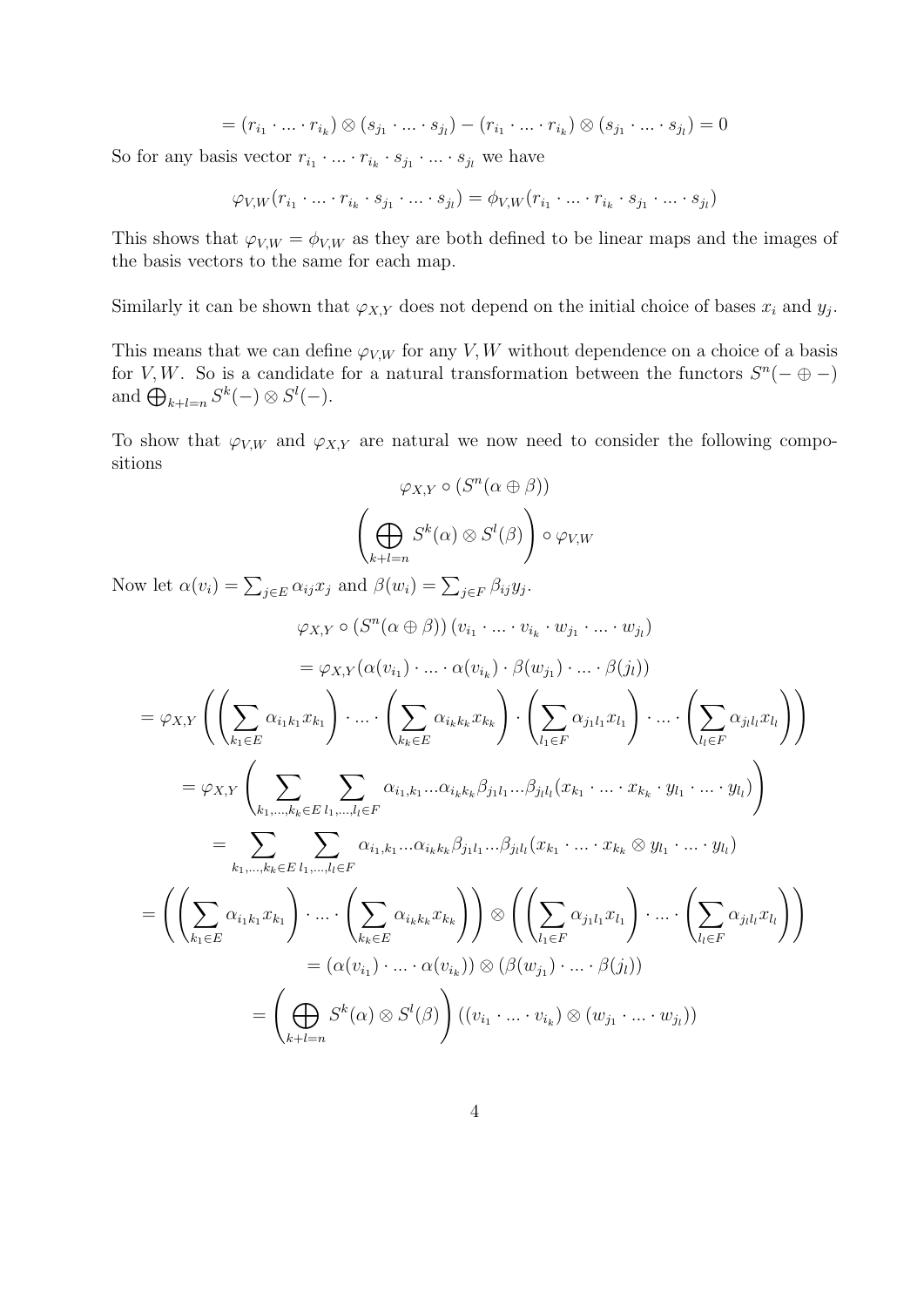$$
= \left(\bigoplus_{k+l=n} S^k(\alpha) \otimes S^l(\beta)\right) \circ \varphi_{V,W}(v_{i_1} \cdot \ldots \cdot v_{i_k} \cdot w_{j_1} \cdot \ldots \cdot w_{j_l})
$$

Now we have two linear maps that agree on each basis vector so

$$
\varphi_{X,Y} \circ (S^n(\alpha \oplus \beta)) = \left(\bigoplus_{k+l=n} S^k(\alpha) \otimes S^l(\beta)\right) \circ \varphi_{V,W}
$$

This shows that  $\varphi_{(-,-)}$  is a natural transformation between the functors  $S^{n}(-\oplus -)$  and  $\bigoplus_{k+l=n} S^k(-) \otimes S^l(-).$ 

b) We wish to that that there exists a natural transformation between the functors  $\Lambda^{n}(-\oplus -)$  and  $\bigoplus_{k+l=n} \Lambda^{k}(-) \otimes \Lambda^{l}(-)$ .

Let k be a field and  $V, W, X, Y$  be vector spaces over k with linear maps  $\alpha : V \to X$ and  $\beta: W \to Y$ .

This means we need to find a family of isomorphisms  $\varphi_{VW}$  and  $\varphi_{X,Y}$  that make the following diagrams commute for all  $V, W, X, Y, \alpha, \beta$ .

$$
\Lambda^n(V \oplus W) \stackrel{\varphi_{V,W}}{\to} \bigoplus_{k+l=n} \Lambda^k(V) \otimes \Lambda^l(W)
$$
  
\n
$$
\downarrow \Lambda^n(\alpha \oplus \beta) \qquad \downarrow \oplus_{k+l=n} \Lambda^k(\alpha) \otimes \Lambda^l(\beta)
$$
  
\n
$$
\Lambda^n(X \oplus Y) \stackrel{\varphi_{X,Y}}{\to} \bigoplus_{k+l=n} \Lambda^k(X) \otimes \Lambda^l(Y)
$$

Let C, D, E, F be ordered sets such that  $\{v_c\}_{c\in C}$  is an ordered basis for V,  $\{w_d\}_{d\in D}$  is an ordered basis for W,  $\{x_e\}_{e\in E}$  is an ordered basis for X,  $\{y_f\}_{f\in F}$  is an ordered basis for Y. We will abuse notation slightly and consider  $v_c, w_d \in V \oplus W$  and  $x_e, y_f \in X \oplus Y$ . Then  ${\{v_c\}_{c\in C}, \{w_d\}_{d\in D}\}\$  is an ordered basis for  $V\oplus W$  and  ${\{x_e\}_{e\in E}, \{y_f\}_{f\in F}\}\$  is a basis for  $X\oplus Y$ .

This means that

$$
v_{i_1} \wedge \ldots \wedge v_{i_k} \wedge w_{j_1} \wedge \ldots \wedge w_{j_l}
$$

with  $k + l = n, i_1, ..., i_k \in C, j_1, ..., j_l \in D$  with  $i_1 < ... < i_k$  and  $j_1 < ... < j_l$  forms a basis for  $\Lambda^n(V \oplus W)$ . Similarly

 $x_{i_1} \wedge ... \wedge x_{i_k} \wedge y_{j_1} \wedge ... \wedge y_{j_k}$ 

with  $k + l = n, i_1, ..., i_k \in E, j_1, ..., j_l \in F$  with  $i_1 < ... < i_k$  and  $j_1 < ... < j_l$  forms a basis for  $\Lambda^n(X \oplus Y)$ .

Now we also have

$$
(v_{i_1} \wedge \ldots \wedge v_{i_k}) \otimes (w_{j_1} \wedge \ldots \wedge w_{j_l})
$$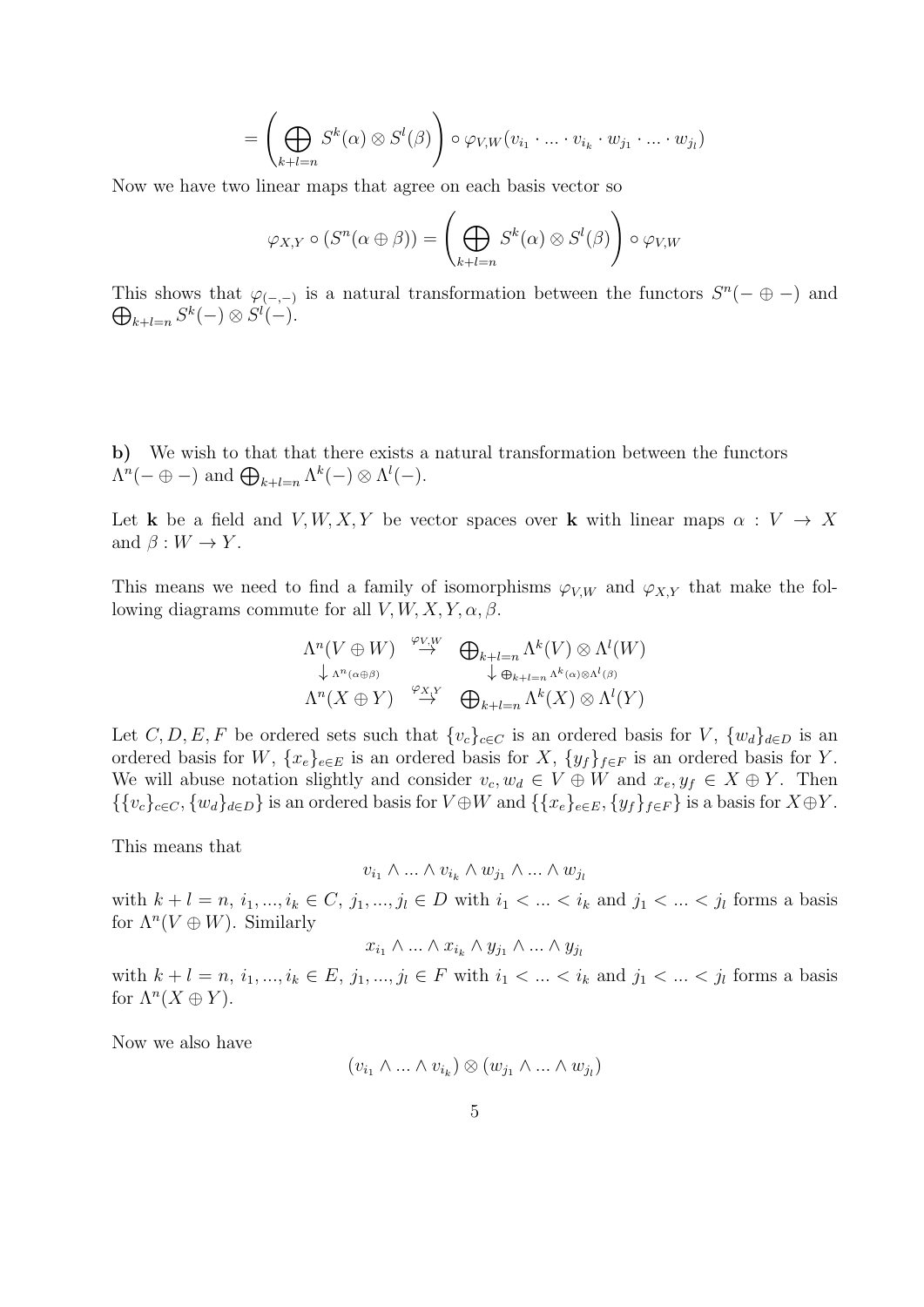with  $k + l = n, i_1, ..., i_k \in C, j_1, ..., j_l \in D$  with  $i_1 < ... < i_k$  and  $j_1 < ... < j_l$  forms a basis for  $\bigoplus_{k+l=n} \Lambda^k(V) \otimes \Lambda^l(W)$ . Similarly

$$
(x_{i_1} \wedge \ldots \wedge x_{i_k}) \otimes (y_{j_1} \wedge \ldots \wedge y_{j_l})
$$

with  $k + l = n, i_1, ..., i_k \in E, j_1, ..., j_l \in F$  with  $i_1 < ... < i_k$  and  $j_1 < ... < j_l$  forms a basis for  $\bigoplus_{k+l=n} \Lambda^k(X) \otimes \Lambda^l(Y)$ .

Define the linear map on the basis vectors as follows

$$
\varphi_{V,W} : \Lambda^n(V \oplus W) \to \bigoplus_{k+l=n} \Lambda^k(V) \otimes \Lambda^l(W) \quad s.t
$$
  

$$
\varphi_{V,W}(v_{i_1} \wedge \ldots \wedge v_{i_k} \wedge w_{j_1} \wedge \ldots \wedge w_{j_l}) = (v_{i_1} \wedge \ldots \wedge v_{i_k}) \otimes (w_{j_1} \wedge \ldots \wedge w_{j_l})
$$
  

$$
\varphi_{X,Y} : \Lambda^n(X \oplus Y) \to \bigoplus_{k+l=n} \Lambda^k(X) \otimes \Lambda^l(Y) \quad s.t
$$
  

$$
\varphi_{X,Y}(x_{i_1} \wedge \ldots \wedge x_{i_k} \wedge y_{j_1} \wedge \ldots \wedge y_{j_l}) = (x_{i_1} \wedge \ldots \wedge x_{i_k}) \otimes (y_{j_1} \wedge \ldots \wedge y_{j_l})
$$

We can see that these maps are bijections between the basis vectors and so are isomorphisms of vector spaces. We now wish to show that these isomorphisms doesn't depend on the choice of bases.

Let  ${r_c}_{c \in C}$  be another ordered basis for V and  ${s_d}_{d \in D}$  another ordered basis for W. We will abuse notation slightly and consider  $r_i, s_j \in V \oplus W$ . Then  $\{\{r_c\}_{c \in C}, \{s_d\}_{d \in D}\}\$ is an ordered basis for  $V \oplus W$ .

This means that

$$
r_{i_1}\wedge\ldots\wedge r_{i_k}\wedge s_{j_1}\wedge\ldots\wedge s_{j_l}
$$

with  $k + l = n, i_1, ..., i_k \in C, j_1, ..., j_l \in D$  with  $i_1 < ... < i_k$  and  $j_1 < ... < j_l$  forms a basis for  $\Lambda^n(V\oplus W)$ .

Now we also have

$$
(r_{i_1} \wedge \ldots \wedge r_{i_k}) \otimes (s_{j_1} \wedge \ldots \wedge s_{j_l})
$$

with  $k + l = n, i_1, ..., i_k \in C, j_1, ..., j_l \in D$  with  $i_1 < ... < i_k$  and  $j_1 < ... < j_l$  forms a basis for  $\bigoplus_{k+l=n} \Lambda^k(V) \otimes \Lambda^l(W)$ .

Define the linear map on the basis vectors as follows

$$
\phi_{V,W}: \Lambda^n(V \oplus W) \to \bigoplus_{k+l=n} \Lambda^k(V) \otimes \Lambda^l(W) \quad s.t
$$
  

$$
\phi_{V,W}(r_{i_1} \wedge \ldots \wedge r_{i_k} \wedge s_{j_1} \wedge \ldots \wedge s_{j_l}) = (r_{i_1} \wedge \ldots \wedge r_{i_k}) \otimes (s_{j_1} \wedge \ldots \wedge s_{j_l})
$$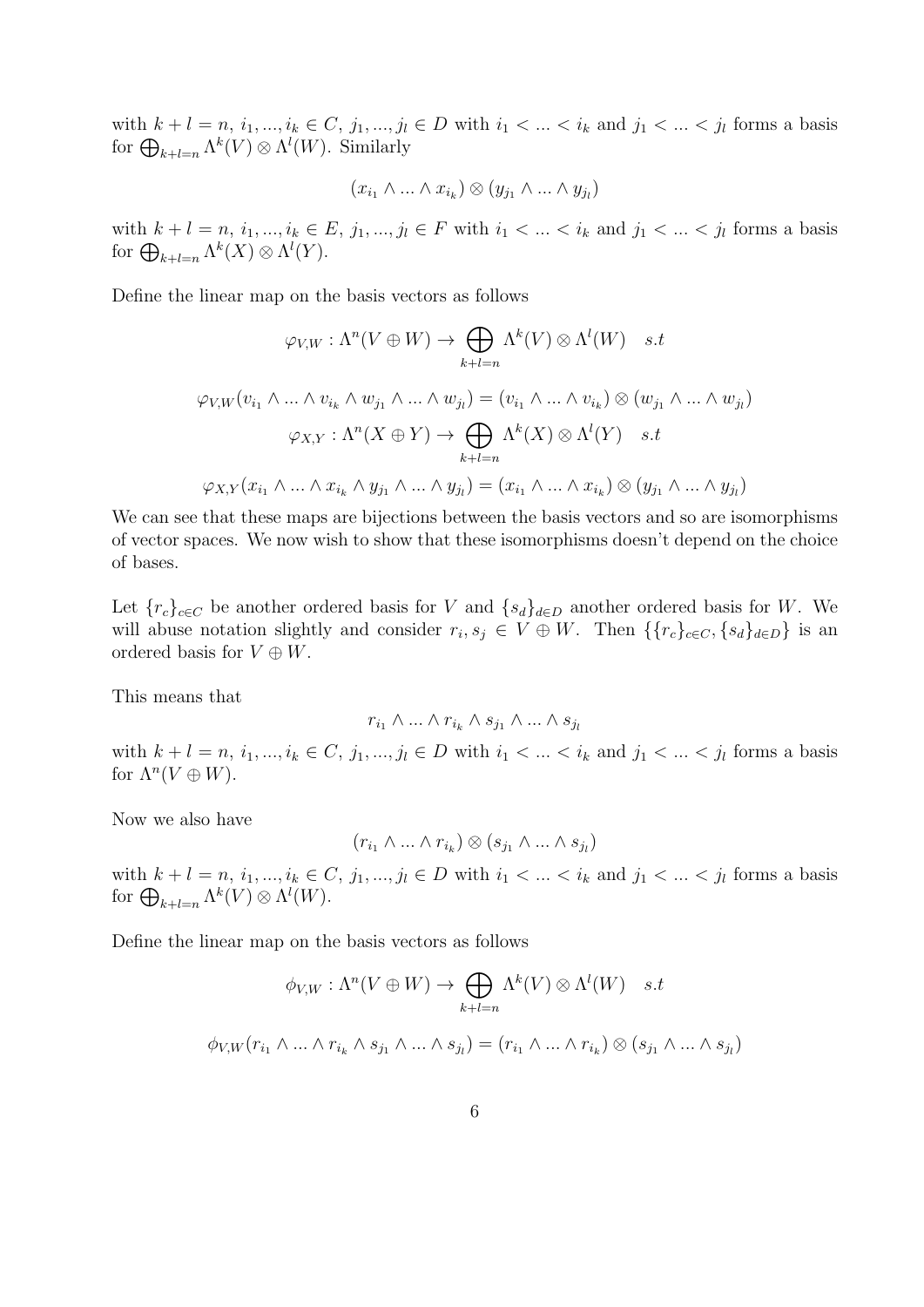We can see that this map is a bijection between the basis vectors and so is an isomorphism of vector spaces. We now wish to show that this isomorphism is the same as our initial isomorphism  $\varphi_{V,W}$ .

We wish to show  $\varphi_{V,W} = \phi_{V,W}$  and  $\varphi_{X,Y} = \phi_{X,Y}$ .

Let  $A \in GL(V), B \in GL(W)$  be the change of basis matrices such that  $r_i = \sum_{j \in C} A_{ij} v_j$ ,  $s_i = \sum_{j \in D} B_{ij} w_j.$ 

Consider the difference between the images of the basis vectors.

$$
\varphi_{V,W}(r_{i_1} \wedge \ldots \wedge r_{i_k} \wedge s_{j_1} \wedge \ldots \wedge s_{j_l}) - \phi_{V,W}(r_{i_1} \wedge \ldots \wedge r_{i_k} \wedge s_{j_1} \wedge \ldots \wedge s_{j_l})
$$
\n
$$
= \varphi_{V,W}\left(\left(\sum_{m_1 \in C} A_{i_1m_1}v_{m_1}\right) \wedge \ldots \wedge \left(\sum_{m_k \in C} A_{i_km_k}v_{m_k}\right) \wedge \left(\sum_{n_1 \in D} B_{j_1n_1}w_{n_1}\right) \wedge \ldots \wedge \left(\sum_{n_l \in D} B_{j_ln_l}w_{n_l}\right)\right)
$$
\n
$$
- (r_{i_1} \wedge \ldots \wedge r_{i_k}) \otimes (s_{j_1} \wedge \ldots \wedge s_{j_l})
$$
\n
$$
= \sum_{m_1, \ldots, m_k \in C} \sum_{n_1, \ldots, n_l \in D} A_{i_1m_1}...A_{i_km_k}B_{j_1n_1}...B_{j_ln_l} \varphi_{V,W}(v_{m_1} \wedge \ldots \wedge v_{m_k} \wedge w_{m_1} \wedge \ldots \wedge w_{m_l})
$$
\n
$$
- (r_{i_1} \wedge \ldots \wedge r_{i_k}) \otimes (s_{j_1} \wedge \ldots \wedge s_{j_l})
$$
\n
$$
= \sum_{m_1, \ldots, m_k \in C} \sum_{n_1, \ldots, n_l \in D} A_{i_1m_1}...A_{i_km_k}B_{j_1n_1}...B_{j_ln_l}(v_{m_1} \wedge \ldots \wedge v_{m_k} \otimes w_{m_1} \wedge \ldots \wedge w_{m_l})
$$
\n
$$
- (r_{i_1} \wedge \ldots \wedge r_{i_k}) \otimes (s_{j_1} \wedge \ldots \wedge s_{j_l})
$$
\n
$$
= \left(\left(\sum_{m_1 \in C} A_{i_1m_1}v_{m_1}\right) \wedge \ldots \wedge \left(\sum_{m_k \in C} A_{i_km_k}v_{m_k}\right) \otimes \left(\sum_{n_1 \in D} B_{j_
$$

So for any basis vector  $r_{i_1} \wedge ... \wedge r_{i_k} \wedge s_{j_1} \wedge ... \wedge s_{j_l}$  we have

$$
\varphi_{V,W}(r_{i_1} \wedge \ldots \wedge r_{i_k} \wedge s_{j_1} \wedge \ldots \wedge s_{j_l}) = \phi_{V,W}(r_{i_1} \wedge \ldots \wedge r_{i_k} \wedge s_{j_1} \wedge \ldots \wedge s_{j_l})
$$

This shows that  $\varphi_{V,W} = \varphi_{V,W}$  as they are both defined linear maps and the images of the basis vectors to the same for each map.

Similarly it can be shown that  $\varphi_{X,Y}$  does not depend on the initial choice of bases  $x_i$  and  $y_j$ .

This means that we can define  $\varphi_{V,W}$  for any V, W without dependence on the choice of a basis for V, W. So is a candidate for a natural transformation between the functors  $\Lambda^n(-\oplus -)$ and  $\bigoplus_{k+l=n} \Lambda^k(-) \otimes \Lambda^l(-)$ .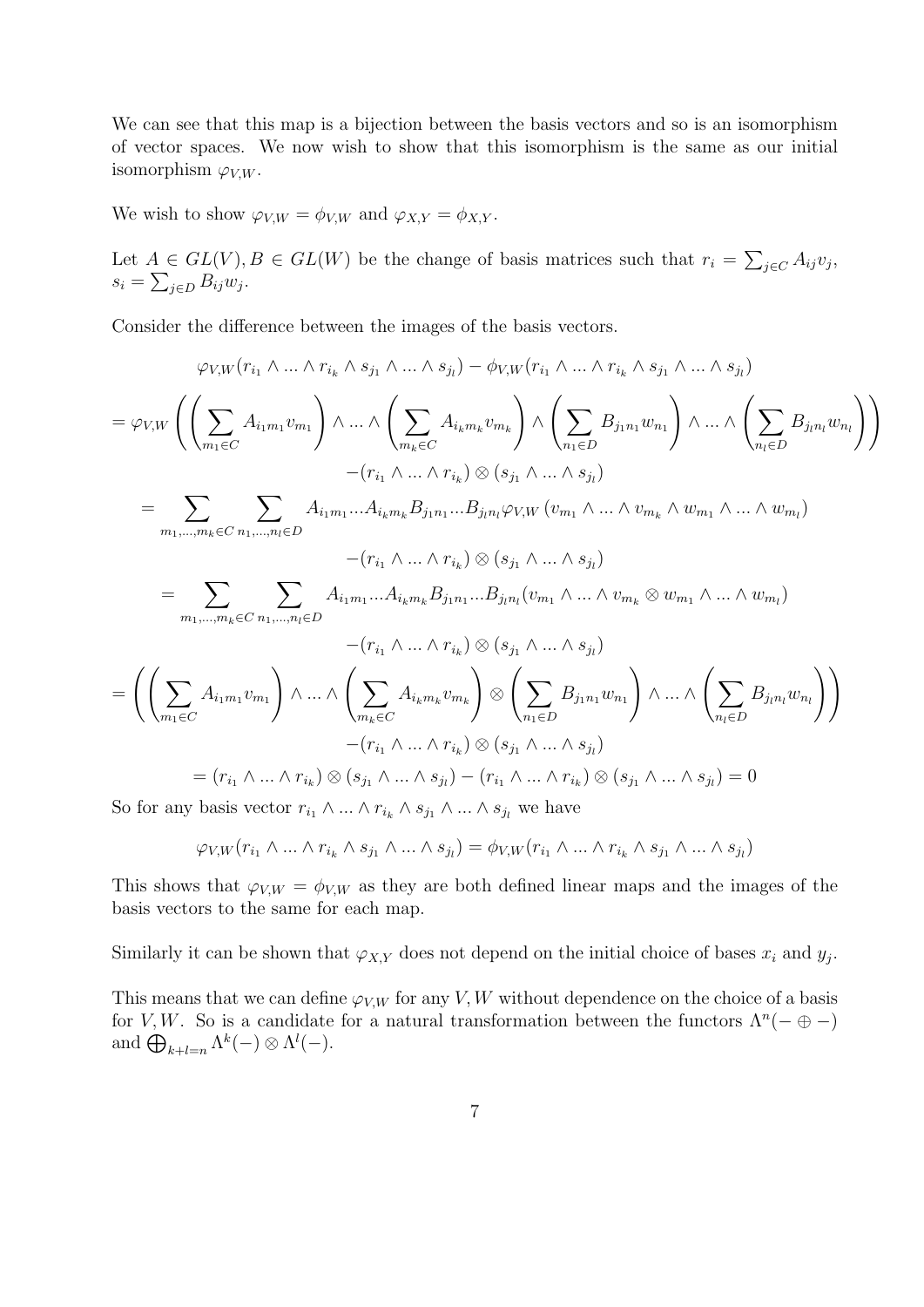To show that  $\varphi_{V,W}$  and  $\varphi_{X,Y}$  are natural we now need to consider the following compositions

$$
\varphi_{X,Y} \circ (\Lambda^n(\alpha \oplus \beta))
$$
\n
$$
\left(\bigoplus_{k+l=n} \Lambda^k(\alpha) \otimes \Lambda^l(\beta)\right) \circ \varphi_{V,W}
$$
\nNow let  $\alpha(v_i) = \sum_{j \in E} \alpha_{ij} x_j$  and  $\beta(w_i) = \sum_{j \in F} \beta_{ij} y_j$ .  
\n
$$
\varphi_{X,Y} \circ (\Lambda^n(\alpha \oplus \beta)) (v_{i_1} \wedge \ldots \wedge v_{i_k} \wedge w_{j_1} \wedge \ldots \wedge w_{j_l})
$$
\n
$$
= \varphi_{X,Y} (\alpha(v_{i_1}) \wedge \ldots \wedge \alpha(v_{i_k}) \wedge \beta(w_{j_1}) \wedge \ldots \wedge \beta(j_l))
$$
\n
$$
= \varphi_{X,Y} \left(\left(\sum_{k_1 \in E} \alpha_{i_1 k_1} x_{k_1}\right) \wedge \ldots \wedge \left(\sum_{k_k \in E} \alpha_{i_k k_k} x_{k_k}\right) \wedge \left(\sum_{l_1 \in F} \alpha_{j_1 l_1} x_{l_1}\right) \wedge \ldots \wedge \left(\sum_{l_l \in F} \alpha_{j_l l_l} x_{l_l}\right)\right)
$$
\n
$$
= \varphi_{X,Y} \left(\sum_{k_1, \ldots, k_k \in E} \sum_{l_1, \ldots, l_l \in F} \alpha_{i_1, k_1} \ldots \alpha_{i_k k_k} \beta_{j_1 l_1} \ldots \beta_{j_l l_l} (x_{k_1} \wedge \ldots \wedge x_{k_k} \wedge y_{l_1} \wedge \ldots \wedge y_{l_l})\right)
$$
\n
$$
= \sum_{k_1, \ldots, k_k \in E} \sum_{l_1, \ldots, l_l \in F} \alpha_{i_1, k_1} \ldots \alpha_{i_k k_k} \beta_{j_1 l_1} \ldots \beta_{j_l l_l} (x_{k_1} \wedge \ldots \wedge x_{k_k} \otimes y_{l_1} \wedge \ldots \wedge y_{l_l})
$$
\n
$$
= \left(\left(\sum_{k_1 \in E} \alpha_{i_1 k_1} x_{k_1}\right) \wedge \ldots \wedge \left(\sum_{k_k \in E} \alpha
$$

Now we have two linear maps that agree on each basis vector so

$$
\varphi_{X,Y} \circ (\Lambda^n(\alpha \oplus \beta)) = \left(\bigoplus_{k+l=n} \Lambda^k(\alpha) \otimes \Lambda^l(\beta)\right) \circ \varphi_{V,W}
$$

This shows that  $\varphi_{(-,-)}$  is a natural transformation between the functors  $\Lambda^n$  $\oplus$  $(- \oplus -)$  and  $\Lambda^{k+1=n} \Lambda^{k}(-) \otimes \Lambda^{l}(-).$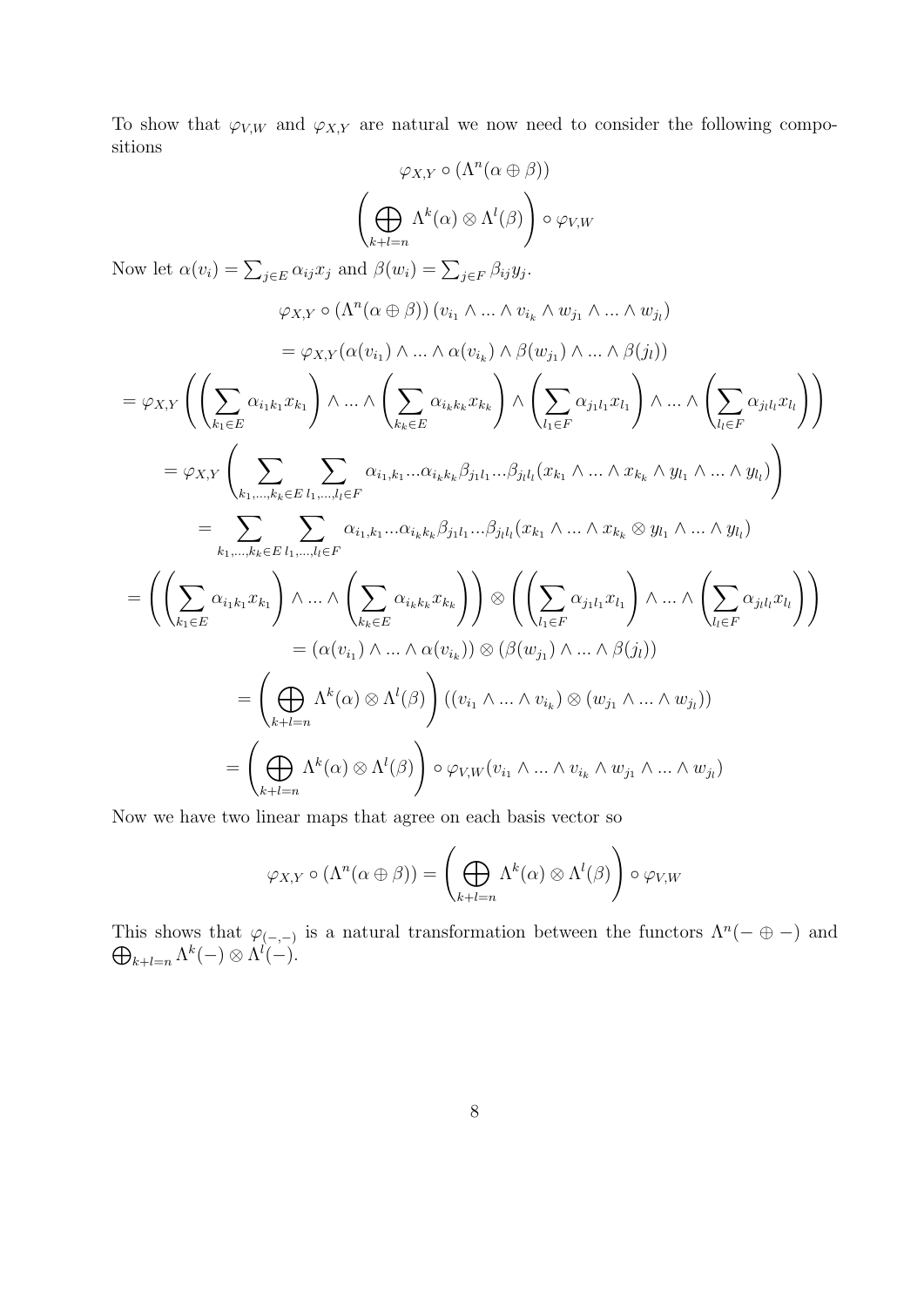Let  $R$  be a Noetherian ring, and let

$$
\underline{x} = (x_1, ..., x_n)
$$

be a sequence of elements in R. Write  $(e_1, ..., e_n)$  be the standard basis of the free R-module  $R^n$ . Let  $K_{\bullet}(R, \underline{x})$  be the chain complex

$$
R \stackrel{\partial_1}{\longleftarrow} \Lambda^1 R^n \stackrel{\partial_2}{\longleftarrow} \Lambda^2 R^n \stackrel{\partial_3}{\longleftarrow} \dots \stackrel{\partial_n}{\longleftarrow} \Lambda^n R^n \longleftarrow 0
$$

where the exterior powers are taken over R, and  $\Lambda^{i}R^{n}$  sits in degree i, and the differentials are defined, on the basis discussed in class, as

$$
\partial_i(e_{j_1} \wedge e_{j_2} \wedge \ldots \wedge e_{j_i}) = \sum_{k=1}^i (-1)^{k+1} x_{j_k} e_{j_1} \wedge \ldots \wedge \widehat{e_{j_k}} \wedge \ldots \wedge e_{j_i}
$$

a) What is  $K_{\bullet}(R, x)$  for a sequence  $\underline{x} = (x)$  of length 1?

$$
R \stackrel{\partial_1}{\longleftarrow} \Lambda^1 R \longleftarrow 0
$$

With  $\partial_1 : \Lambda^1 R \to R$  the R-linear map such that  $\partial_1(e_1) = x$ .

So that with the canonical identification  $\Lambda^1 R \cong R$  we have  $\partial_1$  corresponding to multiplication by  $x$ .

b) Show that  $K_{\bullet}(R, \underline{x})$  is indeed a chain complex.

$$
\delta_{i-1} \circ \delta_i(e_{j_1} \wedge e_{j_2} \wedge \ldots \wedge e_{j_i}) = \delta_{i-1} \left( \sum_{k=1}^i (-1)^{k+1} x_{j_k} e_{j_1} \wedge \ldots \wedge \widehat{e_{j_k}} \wedge \ldots \wedge e_{j_i} \right)
$$
  
\n
$$
= \sum_{k=1}^i (-1)^{k+1} x_{j_k} \delta_{i-1}(e_{j_1} \wedge \ldots \wedge \widehat{e_{j_k}} \wedge \ldots \wedge e_{j_i})
$$
  
\n
$$
= \sum_{k=2}^i (-1)^{k+1} x_{i_k} \left( \sum_{1 \leq l < k} (-1)^{l+1} x_{i_l} e_{j_1} \wedge \ldots \wedge \widehat{e_{j_l}} \wedge \ldots \wedge \widehat{e_{j_k}} \wedge \ldots \wedge e_{j_i} \right)
$$
  
\n
$$
+ \sum_{k=1}^{i-1} (-1)^{k+1} x_{i_k} \left( \sum_{k < l \leq i} (-1)^l x_{i_l} e_{j_1} \wedge \ldots \wedge \widehat{e_{j_k}} \wedge \ldots \wedge \widehat{e_{j_l}} \wedge \ldots \wedge e_{j_i} \right)
$$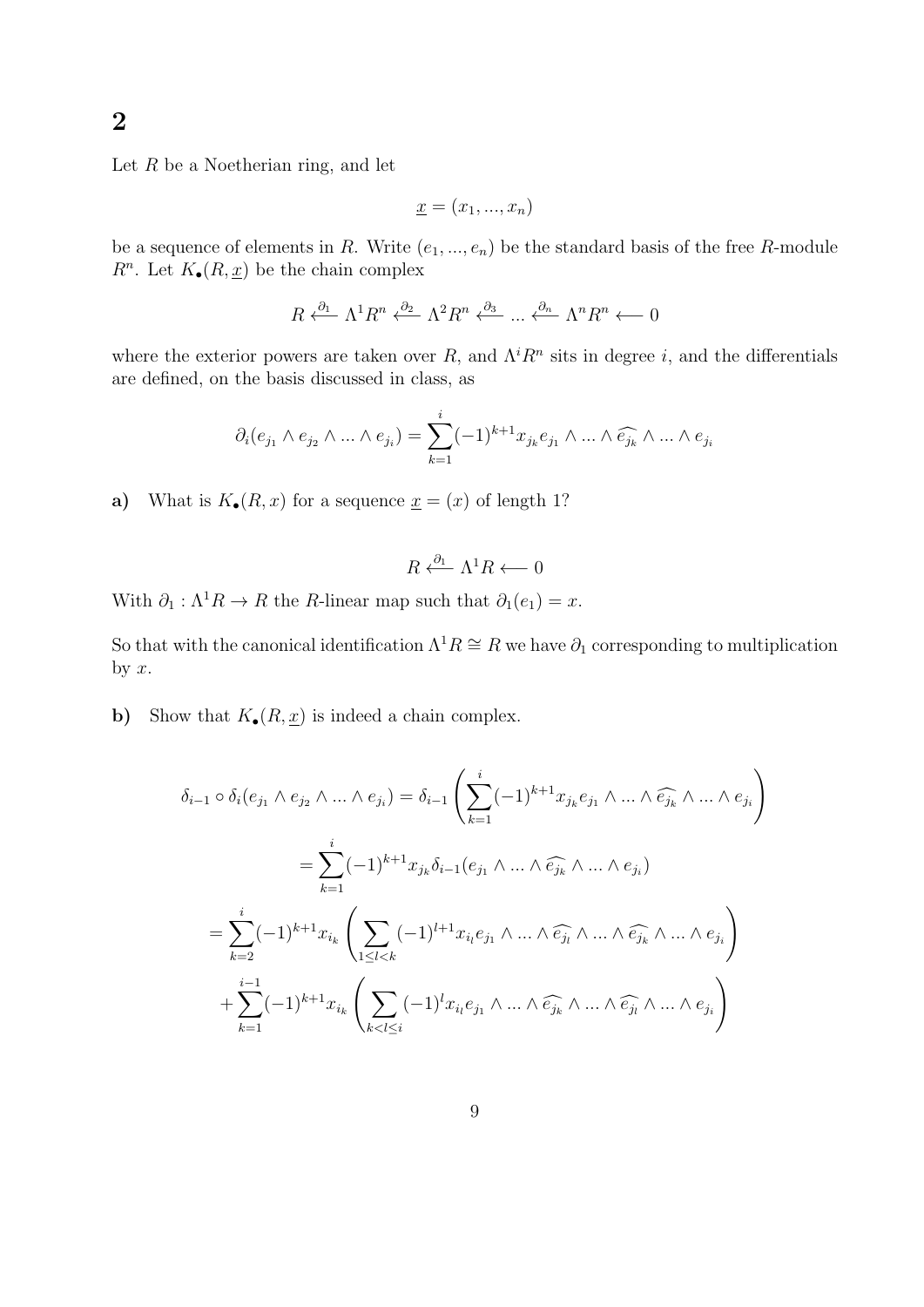$$
=\sum_{1\leq k
$$

(Note: that when  $k < l$  that  $e_{j_l}$  is actually the  $(l-1)$ -th position as we removed the k-th position where we had  $e_{j_k}$ . This is why we only get the  $(-1)^{k+l+1}$  instead of the  $(-1)^{k+l+2}$ .)

$$
= \sum_{1 \leq l < k \leq i} (-1)^{k+l+2} x_{i_l} x_{i_k} e_{j_1} \wedge \ldots \wedge \widehat{e_{j_l}} \wedge \ldots \wedge \widehat{e_{j_k}} \wedge \ldots \wedge e_{j_i}
$$
\n
$$
- \sum_{1 \leq k < l \leq i} (-1)^{k+l+2} x_{i_k} x_{i_l} e_{j_1} \wedge \ldots \wedge \widehat{e_{j_k}} \wedge \ldots \wedge \widehat{e_{j_l}} \wedge \ldots \wedge e_{j_i}
$$
\n
$$
= \sum_{1 \leq l < k \leq i} (-1)^{k+l+2} x_{i_l} x_{i_k} e_{j_1} \wedge \ldots \wedge \widehat{e_{j_l}} \wedge \ldots \wedge \widehat{e_{j_k}} \wedge \ldots \wedge e_{j_i}
$$
\n
$$
- \sum_{1 \leq l < k \leq i} (-1)^{k+l+2} x_{i_l} x_{i_k} e_{j_1} \wedge \ldots \wedge \widehat{e_{j_l}} \wedge \ldots \wedge \widehat{e_{j_k}} \wedge \ldots \wedge e_{j_i} = 0
$$

Where we have simply switched the dummy variables in the second summation.

We have showed that for any  $i>1$  and any basis vector  $e_{j1} \wedge ... \wedge e_{j_i}$  that  $\partial_{i-1} \circ \partial_i (e_{j1} \wedge ... \wedge e_{j_i}) =$ 0. This shows that  $\partial^2 = 0$  which means that  $K_{\bullet}(R, \underline{x})$  is indeed a chain complex.

(Note: that if we take  $\partial_0 = 0$  then trivially  $\partial_0 \circ \partial_1 = 0$ .)

d) Show that

$$
K_{\bullet}(R, \underline{x}, y) = K_{\bullet}(R, \underline{x}) \otimes_R K_{\bullet}(R, y)
$$

where  $\otimes_R$  is the tensor product of chain complexes.

The definition of the tensor product of chain complexes is given as follows. Let

$$
C_0 \xleftarrow{\partial_{c_1}} C_1 \xleftarrow{\partial_{c_2}} C_2 \xleftarrow{\partial_{c_3}} \dots
$$
 and  $D_0 \xleftarrow{\partial_{d_1}} D_1 \xleftarrow{\partial_{d_2}} D_2 \xleftarrow{\partial_{d_3}} \dots$ 

be chain complexes over R. (i.e  $C_i$  and  $D_j$  are R-modules.

Then

$$
C_0 \stackrel{\partial_{c_1}}{\longleftarrow} C_1 \stackrel{\partial_{c_2}}{\longleftarrow} C_2 \stackrel{\partial_{c_3}}{\longleftarrow} \dots
$$

$$
\otimes_R
$$

$$
D_0 \stackrel{\partial_{d_1}}{\longleftarrow} D_1 \stackrel{\partial_{d_2}}{\longleftarrow} D_2 \stackrel{\partial_{d_3}}{\longleftarrow} \dots
$$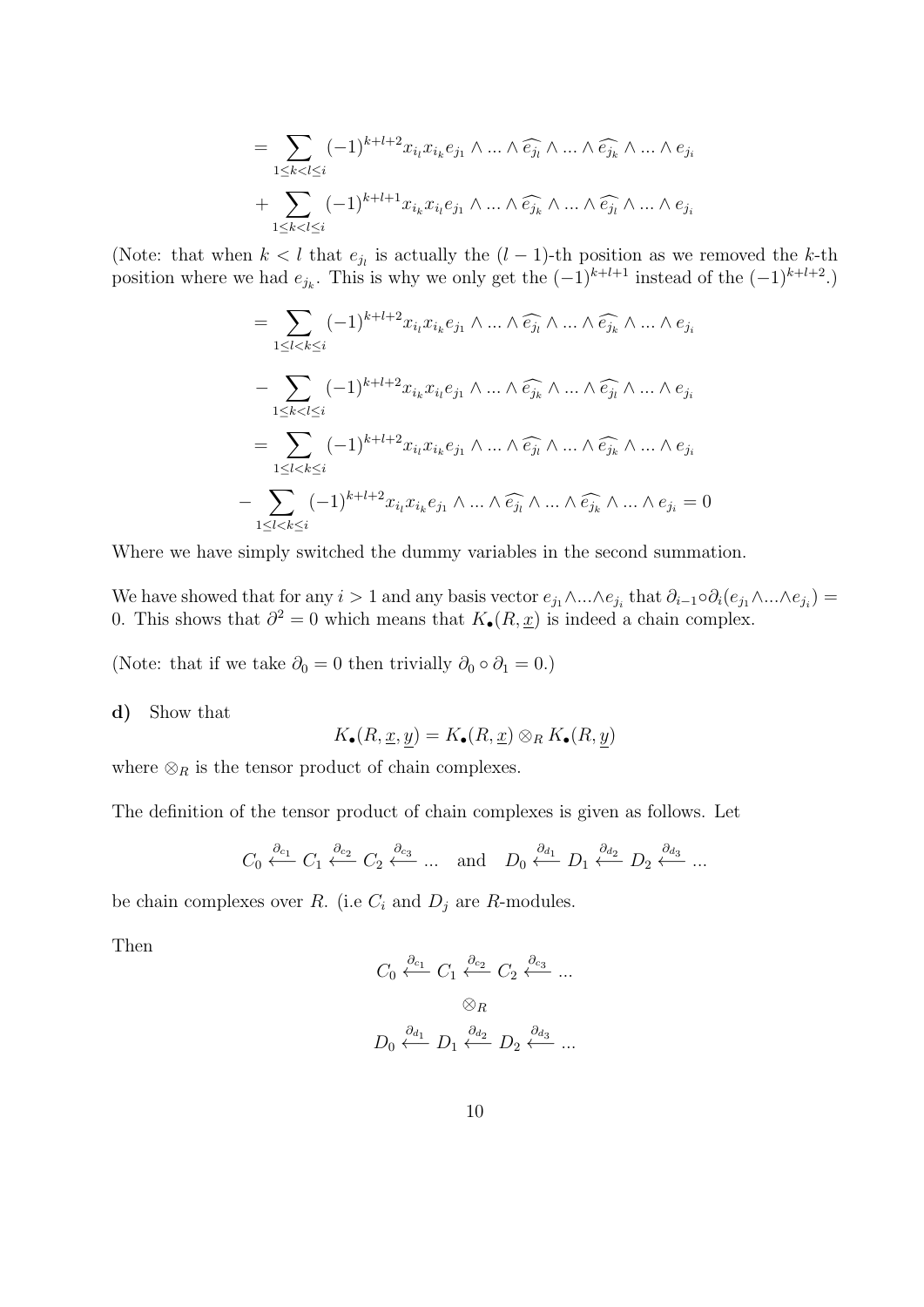$$
:= \bigoplus_{k+l=0} (C_k \otimes_R D_l) \stackrel{\Delta_1}{\longleftarrow} \bigoplus_{k+l=1} (C_k \otimes_R D_l) \stackrel{\Delta_2}{\longleftarrow} \bigoplus_{k+l=2} (C_k \otimes_R D_l) \stackrel{\Delta_3}{\longleftarrow} \dots
$$

where

$$
\Delta_i: \bigoplus_{k+l=i} (C_k \otimes_R D_l) \to \bigoplus_{k+l=i-1} (C_k \otimes_R D_l) \quad s.t
$$

for  $x_k \in C_k$  and  $y_l \in D_l$ 

$$
\Delta_{k+l}(x_k \otimes y_l) = \partial_{c_k}(x_k) \otimes y_l + (-1)^k x_k \otimes \partial_{d_l}(y_l)
$$

Now we will consider the tensor product of  $K_{\bullet}(R, \underline{x}) \otimes_R K_{\bullet}(R, x_{n+1})$ . If we can prove that  $K_{\bullet}(R, \underline{x}) \otimes_R K_{\bullet}(R, x_{n+1}) = K_{\bullet}(R, \overline{x}, x_{n+1})$  then by induction we can see that  $K_{\bullet}(R, \underline{x}, y) =$  $K_{\bullet}(R, \underline{x}) \otimes_R K_{\bullet}(R, \underline{y})$  for any  $\underline{y} = (y_1, ..., y_m)$  not just  $\underline{y} = x_{n+1}$ .

We have the following from the definition of tensor product of chain complexes

$$
K_{\bullet}(R, \underline{x}) \otimes_R K_{\bullet}(R, x_{n+1}) = R \xleftarrow{D_1} \Lambda^1(R^n) \oplus \Lambda^1(R) \xleftarrow{D_2} \Lambda^2(R^n) \oplus \Lambda^1(R^n) \otimes \Lambda^1(R) \xleftarrow{D_3} \dots
$$
  
 
$$
\dots \xleftarrow{D_i} (\Lambda^i(R^n)) \oplus (\Lambda^{i-1}(R^n) \otimes \Lambda^1(R)) \xleftarrow{D_{i+1}} \dots \xleftarrow{D_n} (\Lambda^n(R^n)) \oplus (\Lambda^{n-1}(R^n) \otimes \Lambda^1(R)) \xleftarrow{D_1} 0
$$
  
where for  $a \in \Lambda^i(R^n)$  and  $b \otimes e_{n+1} \in \Lambda^{i-1}(R^n) \otimes \Lambda^1(R)$  we have

$$
D_i(a + b \otimes e_{n+1}) = (\partial_i(a) + (-1)^{i+1} x_{n+1} b) + (\partial_{i-1}(b) \otimes e_{n+1})
$$

where we have made repeated use of the fact that for A an R-module we have a natural isomorphism  $R \otimes_R A \cong A$  and that the chain map for  $K_{\bullet}(R, x_{n+1})$  is simply multiplication by  $x_{n+1}$  as was discussed in part a).

We want to show that this chain complex is isomorphic to  $K_{\bullet}(R, x, x_{n+1})$ .

We must define isomorphisms  $\varphi_i$ :  $\Lambda^i(R^n) \oplus \Lambda^{i-1}(R^n) \otimes \Lambda^1(R) \to \Lambda^i(R^{n+1})$  such that  $\varphi_{i-1} \circ D_i = \partial_i \circ \varphi_i$  that is  $\varphi_i$  such that the following diagram commutes.

$$
R \xleftarrow{\mathcal{D}_1} \Lambda^1(R^n) \oplus \Lambda^1(R) \xleftarrow{\mathcal{D}_2} \Lambda^2(R^n) \oplus \Lambda^1(R^n) \otimes \Lambda^1(R) \xleftarrow{\mathcal{D}_3} \dots
$$
  
\n
$$
R \xleftarrow{\partial_1} \Lambda^1(R^{n+1}) \xleftarrow{\partial_2} \Lambda^2(R^{n+1}) \xleftarrow{\mathcal{D}_3} \dots
$$
  
\n
$$
\dots \xleftarrow{\mathcal{D}_{n+1}} (\Lambda^n(R^n)) \oplus (\Lambda^{n-1}(R^n) \otimes \Lambda^1(R)) \xleftarrow{\mathcal{D}_3} \dots
$$
  
\n
$$
\dots \xleftarrow{\partial_{n+1}} \Lambda^{n+1}(R^{n+1}) \xleftarrow{\mathcal{D}_1} \dots
$$

We will use a similar isomorphism we constructed in question 1. Explicitly we consider the basis of  $\Lambda^{i}(R^n)$  and  $\Lambda^{i-1}(R^n) \otimes \Lambda^1(R)$  given by  $e_{j_1} \wedge ... \wedge e_{j_i} \in \Lambda^{i}(R^n)$  and  $e_{m_1} \wedge ... \wedge e_{m_{i-1}} \otimes$  $e_{n+1} \in \Lambda^{i-1}(R^n) \otimes \Lambda^1(R)$  where  $j_1, ..., j_i, m_1, ..., m_{i-1} \in \{1, ..., n\}$  with  $j_1 < ... < j_i$  and  $m_1 < ... < m_{i-1}.$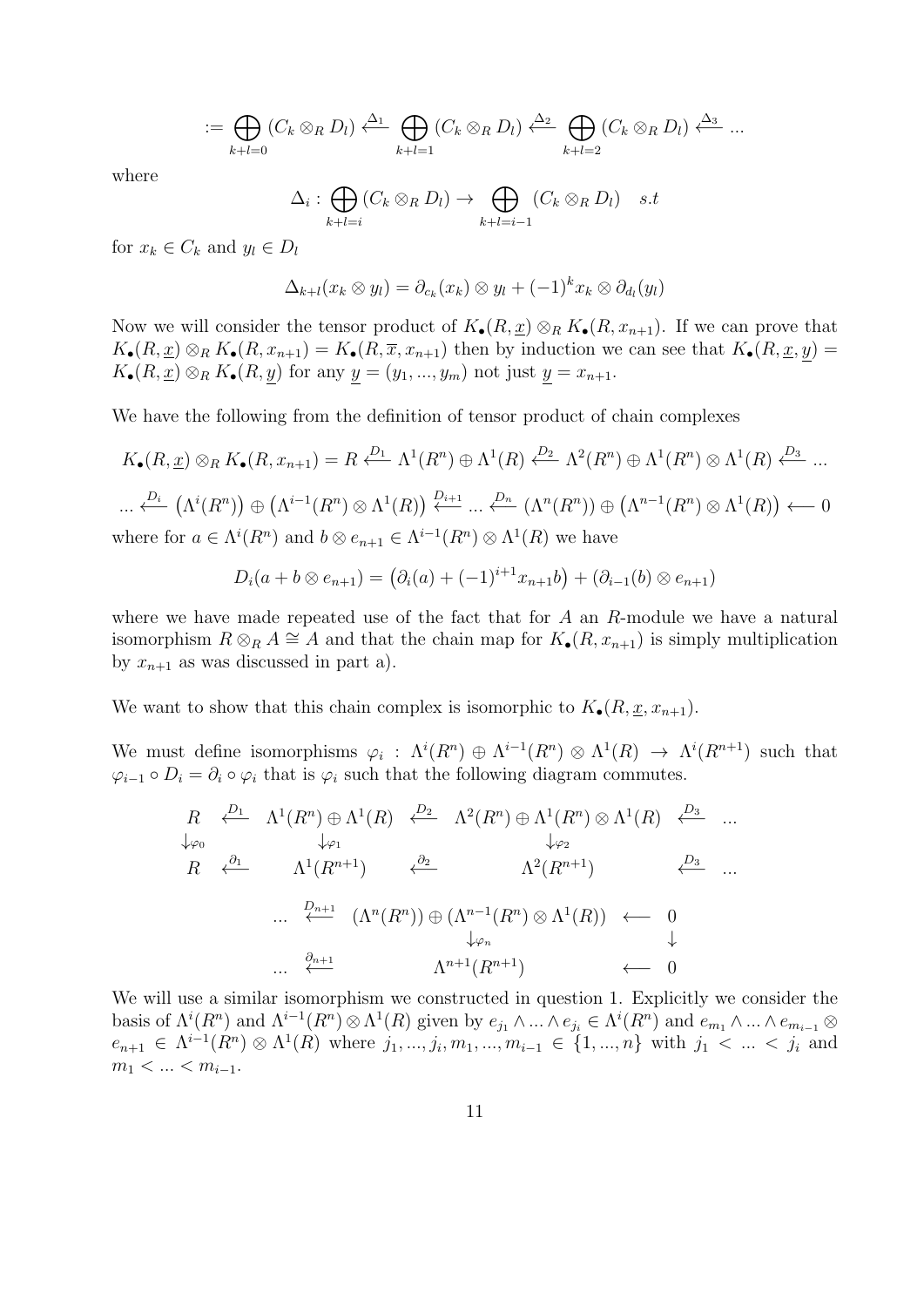Then define  $\varphi_i$  to be the linear map such that  $\varphi_i(e_{j_1} \wedge ... \wedge e_{j_i}) = e_{j_1} \wedge ... \wedge e_{j_i} \in \Lambda^i(R^{n+1})$  and  $\varphi_i(e_{m_1} \wedge ... \wedge e_{m_{i-1}} \otimes e_{n+1}) = e_{m_1} \wedge ... \wedge e_{m_{i-1}} \wedge e_{n+1}$ . We can see that this is an isomorphism as it is induced by a bijective map between the basis vectors of a free  $R$ -module.

Now we wish to show that  $\varphi_{i-1} \circ D_i = \partial_i \circ \varphi_i$  on each of the basis vectors.

$$
\varphi_{i-1} \circ D_i(e_{j_1} \wedge \ldots \wedge e_{j_i}) = \varphi_{i-1}(\delta_i(e_{j_1} \wedge \ldots \wedge e_{j_i}))
$$
  
\n
$$
= \varphi_{i-1} \left( \sum_{k=1}^i (-1)^{k+1} x_{j_k} e_{j_1} \wedge \ldots \wedge \widehat{e_{j_k}} \wedge \ldots \wedge e_{j_i} \right)
$$
  
\n
$$
= \sum_{k=1}^i (-1)^{k+1} x_{j_k} \varphi_{i-1}(e_{j_1} \wedge \ldots \wedge \widehat{e_{j_k}} \wedge \ldots \wedge e_{j_i})
$$
  
\n
$$
= \sum_{k=1}^i (-1)^{k+1} x_{j_k} e_{j_1} \wedge \ldots \wedge \widehat{e_{j_k}} \wedge \ldots \wedge e_{j_i}
$$
  
\n
$$
= \partial_i(e_{j_1} \wedge \ldots \wedge e_{j_i}) = \partial_i \circ \varphi_i(e_{j_1} \wedge \ldots \wedge e_{j_i})
$$

We also have

$$
\varphi_{i-1} \circ D_i(e_{m_1} \wedge \dots \wedge e_{m_{i-1}} \otimes e_{n+1})
$$
\n
$$
= \varphi_{i-1}(\partial_{i-1}(e_{m_1} \wedge \dots \wedge e_{m_{i-1}}) \otimes e_{n+1} + (-1)^{i+1}e_{m_1} \wedge \dots \wedge e_{m_{i-1}} \otimes \partial(e_{n+1}))
$$
\n
$$
= \varphi_{i-1} \left( \sum_{k=1}^{i-1} (-1)^{k+1} x_{m_k} e_{m_1} \wedge \dots \wedge \widehat{e_{m_k}} \wedge \dots \wedge e_{m_{i-1}} \otimes e_{n+1} + (-1)^{i+1} x_{n+1} e_{m_1} \wedge \dots \wedge e_{m_{i-1}} \right)
$$
\n
$$
= \sum_{k=1}^{i-1} (-1)^{k+1} x_{m_k} \varphi_{i-1} (e_{m_1} \wedge \dots \wedge \widehat{e_{m_k}} \wedge \dots \wedge e_{m_{i-1}} \otimes e_{n+1}) + (-1)^{i+1} x_{n+1} \varphi (e_{m_1} \wedge \dots \wedge e_{m_{i-1}})
$$
\n
$$
= \sum_{k=1}^{i-1} (-1)^{k+1} x_{m_k} e_{m_1} \wedge \dots \wedge \widehat{e_{m_k}} \wedge \dots \wedge e_{m_{i-1}} \wedge e_{n+1} + (-1)^{i+1} x_{n+1} e_{m_1} \wedge \dots \wedge e_{m_{i-1}}
$$
\n
$$
= \sum_{k=1}^{i} (-1)^{k+1} x_{m_k} e_{m_1} \wedge \dots \wedge \widehat{e_{m_k}} \wedge \dots \wedge e_{m_i}
$$

where we denote  $m_i = n + 1$ .

$$
= \partial_i(e_{m_1} \wedge \ldots \wedge e_{m_i}) = \partial_i \circ \varphi_i(e_{m_1} \wedge \ldots \wedge e_{m_{i-1}} \otimes e_{m_i}) = \partial_i \circ \varphi_i(e_{m_1} \wedge \ldots \wedge e_{m_{i-1}} \otimes e_{n+1})
$$

So for all basis vectors  $e_{j_1} \wedge ... \wedge e_{j_i} \in \Lambda^i(R^n)$  and  $e_{m_1} \wedge ... \wedge e_{m_{i-1}} \otimes e_{n+1} \in \Lambda^{i-1}(R^n) \otimes \Lambda^1(R)$ we have

$$
\varphi_{i-1} \circ D_i(e_{j_1} \wedge \ldots \wedge e_{j_i}) = \partial_i \circ \varphi_i(e_{j_1} \wedge \ldots \wedge e_{j_i})
$$

$$
\varphi_{i-1} \circ D_i(e_{m_1} \wedge \ldots \wedge e_{m_{i-1}} \otimes e_{n+1}) = \partial_i \circ \varphi_i(e_{m_1} \wedge \ldots \wedge e_{m_{i-1}} \otimes e_{n+1})
$$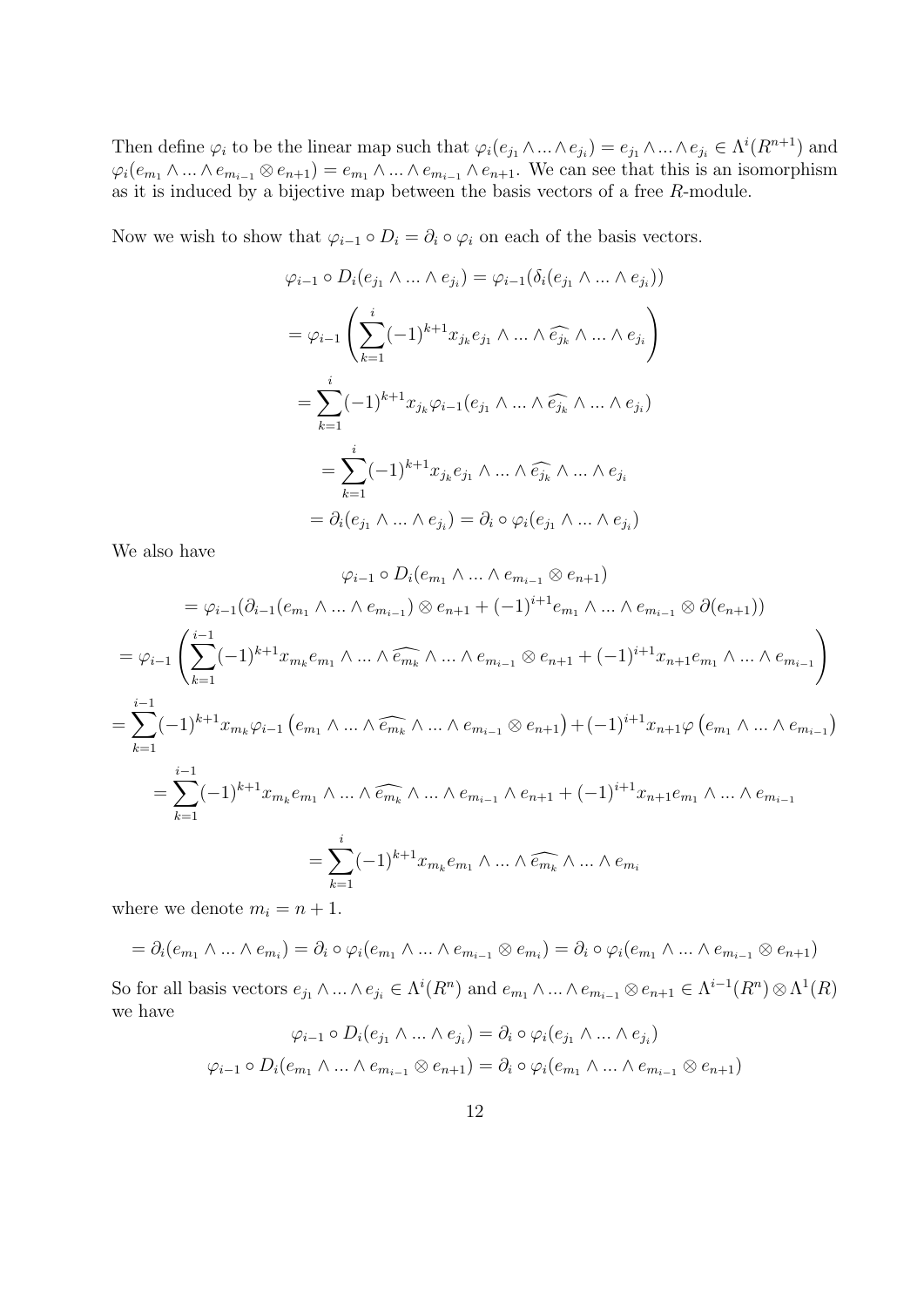As  $\varphi_{i-1} \circ D_i$  and  $\partial_i \circ \varphi_i$  are linear maps we see that  $\varphi_{i-1} \circ D_i = \partial_i \circ \varphi_i$ .

This shows that  $\varphi_i$  is an isomorphism between  $K_{\bullet}(R, \underline{x}, x_{n+1}) = K_{\bullet}(R, \underline{x}) \otimes_R K_{\bullet}(R, x_{n+1}).$ By induction we have  $K_{\bullet}(R, \underline{x}, y) \cong K_{\bullet}(R, \underline{x}) \otimes_R K_{\bullet}(R, y)$ .

We also get by induction that

$$
K_{\bullet}(R, \underline{x}) \cong K_{\bullet}(R, x_1) \otimes_R \dots \otimes_R K_{\bullet}(R, x_n)
$$

Using a) we see that the  $i$ -th degree of the RHS is given by

$$
\bigoplus_{i_1,\dots,i_n\in\{0,1\}}^{i_1+\dots+i_n=i} \Lambda^{i_1}(R)\otimes_R \dots \otimes_R \Lambda^{i_n}(R) \cong \bigoplus_{i_1,\dots,i_n\in\{0,1\}}^{i_1+\dots+i_n=i} R \cong R^{n \choose k}
$$

where we take  $\Lambda^{0}(R) = R$ . If we let  $e_{j_1...j_i}$  be the basis vector for the  $j_1,...,j_i$  term in the summation. We get the chain map

$$
D_i(e_{j_1...j_i}) = \sum_{k=1}^i (-1)^{k+1} x_{j_k} e_{j_1...j_k} e_{j_k...j_i}
$$

Note that this means our complex is made of out free R-modules.

c) Assuming that  $\underline{x}$  is an R-regular sequence, show that  $K_{\bullet}(R, \underline{x})$  is a free resolution of  $R/(\underline{x})$ .

A sequence  $(x_1, ... x_n)$  is R-regular if and only if for  $i \in 1, ..., n$  that  $x_i + (x_1, ..., x_{i-1}) \in$  $R/(x_1, ..., x_i)$  is not a 0 divisor where for  $i = 1$  we mean  $x_1 \in R$  is not a zero divisor.

Firstly note that R and  $\Lambda^{i}(R^{n})$  are both free R-modules (this was made explicit at the end of d)) and so if we show that

$$
0 \longleftarrow R/(x_1, ..., x_n) \xleftarrow{q_n} K_{\bullet}(R, x_1, ..., x_n)
$$

is exact. Then by definition  $K_{\bullet}(R, x_1, ..., x_n)$  is a free resolution of  $R/(x_1, ..., x_n)$ . We will show this by induction. Our base case is given as follows.

$$
0 \longleftarrow R/(x_1) \xleftarrow{q_1} R \xleftarrow{\partial_1} R \longleftarrow 0
$$

Our inductive step will be the following. If

$$
0 \longleftarrow R/(\underline{x}) \xleftarrow{q_n} R \xleftarrow{\partial_1} \Lambda^1 R^n \xleftarrow{\partial_2} \Lambda^2 R^n \xleftarrow{\partial_3} \dots \xleftarrow{\partial_n} \Lambda^n R^n \longleftarrow 0
$$

is exact then

$$
0 \longleftarrow R/(\underline{x}) \stackrel{q_{n+1}}{\longleftarrow} R \stackrel{\partial_1}{\longleftarrow} \Lambda^1 R^{n+1} \stackrel{\partial_2}{\longleftarrow} \Lambda^2 R^{n+1} \stackrel{\partial_3}{\longleftarrow} \dots \stackrel{\partial_{n+1}}{\longleftarrow} \Lambda^{n+1} R^{n+1} \longleftarrow 0
$$

is exact. The result will then follow by induction.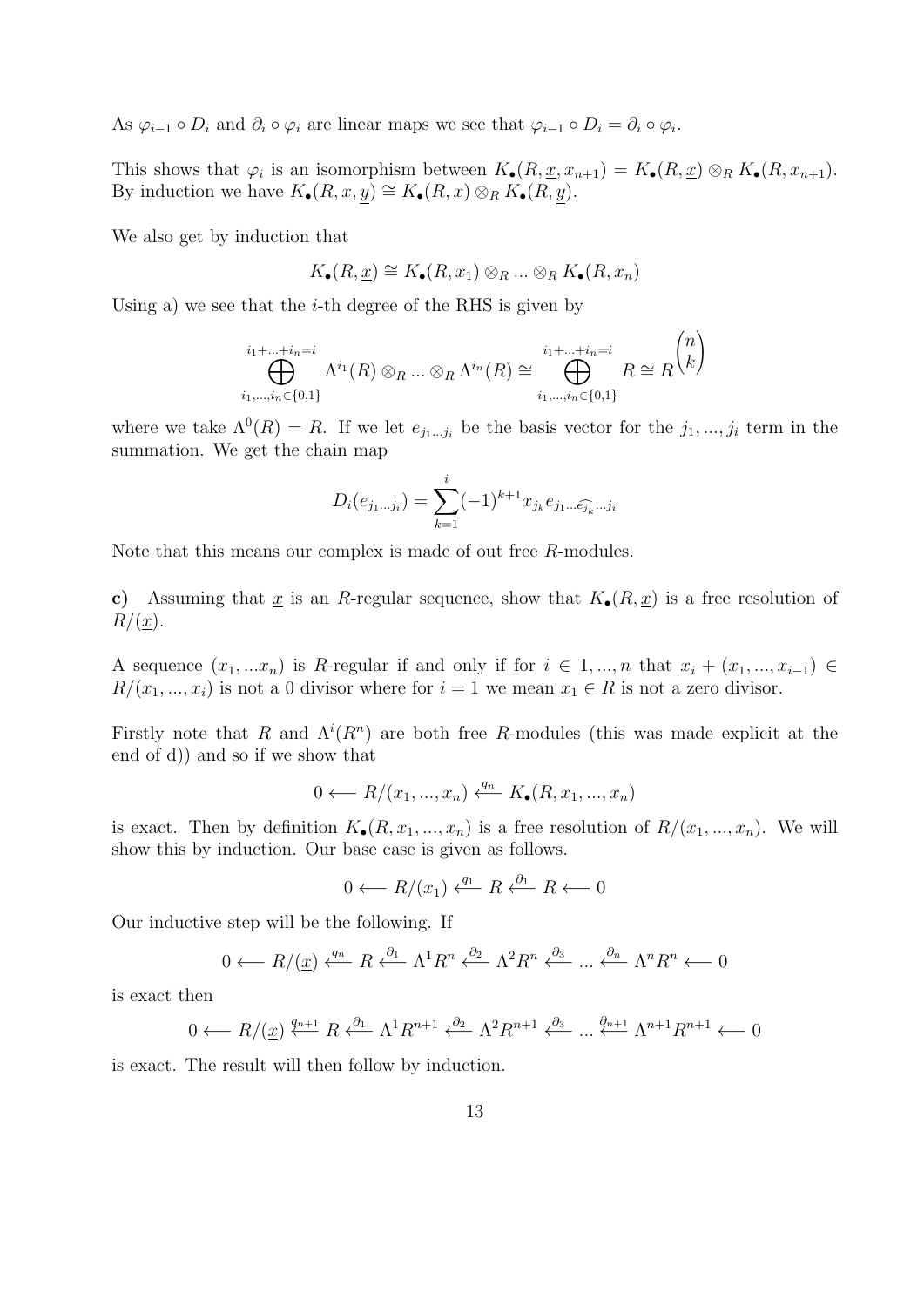Base Case: We will prove the base case. Consider

$$
0 \longleftarrow R/(x_1) \xleftarrow{q_1} R \xleftarrow{b_1} R \longleftarrow 0
$$

Then notice that  $q_1 \circ \partial_1(r) = q_1(x_1r) = x_1r + (x_1) = 0 + (x_1)$ .

So 0 ←  $R/(x_1) \stackrel{q_1}{\longleftarrow} R \stackrel{\partial_1}{\longleftarrow} R$  ← 0 is indeed as chain complex.

Now note that  $\partial_1$  is injective as for  $r \in R$  we have  $0 = \partial_1(r) = x_1r$ . We know that  $(x_1)$  is an R-regular sequence so in particular  $x_1$  is not a zero divisor. This means that  $r = 0$ which in turn means that  $\partial_1$  is injective.

Now we can also see that  $q_1$  is surjective as it is a quotient map.

This shows that  $0 \leftarrow R/(x_1) \stackrel{q_1}{\leftarrow} R \stackrel{\partial_1}{\leftarrow} R \leftarrow 0$  is a short exact sequence and therefore we have that

$$
0 \longleftarrow R/(x_1) \xleftarrow{q_1} K_{\bullet}(R, x_1)
$$

is exact and therefore we have that  $K_{\bullet}(R, x_1)$  is a free resolution of  $R/(x_1)$ .

### Inductive Step: Let

$$
0 \longleftarrow R/(\underline{x}) \xleftarrow{q_n} R \xleftarrow{\partial_1} \Lambda^1 R^n \xleftarrow{\partial_2} \Lambda^2 R^n \xleftarrow{\partial_3} \dots \xleftarrow{\partial_n} \Lambda^n R^n \longleftarrow 0
$$

be an exact chain complex. Consider

$$
0 \longleftarrow R/(\underline{x}, x_{n+1}) \stackrel{q_{n+1}}{\longleftarrow} R \stackrel{\partial_1}{\longleftarrow} \Lambda^1 R^{n+1} \stackrel{\partial_2}{\longleftarrow} \Lambda^2 R^{n+1} \stackrel{\partial_3}{\longleftarrow} \dots \stackrel{\partial_{n+1}}{\longleftarrow} \Lambda^{n+1} R^{n+1} \longleftarrow 0
$$

From question d) we have

$$
0 \leftarrow R/(\underline{x}, x_{n+1}) \stackrel{q_{n+1}}{\leftarrow} R \stackrel{\partial_1}{\leftarrow} \Lambda^1 R^{n+1} \stackrel{\partial_2}{\leftarrow} \Lambda^2 R^{n+1} \stackrel{\partial_3}{\leftarrow} \dots \stackrel{\partial_{n+1}}{\leftarrow} \Lambda^{n+1} R^{n+1} \leftarrow 0
$$
  
\n
$$
\cong 0 \leftarrow R/(\underline{x}, x_{n+1}) \stackrel{q_{n+1}}{\leftarrow} R \stackrel{D_1}{\leftarrow} \Lambda^1(R^n) \oplus \Lambda^1(R) \stackrel{D_2}{\leftarrow} \Lambda^2(R^n) \oplus \Lambda^1(R^n) \otimes \Lambda^1(R) \stackrel{D_3}{\leftarrow} \dots
$$
  
\n
$$
\dots \stackrel{D_i}{\leftarrow} (\Lambda^i(R^n)) \oplus (\Lambda^{i-1}(R^n) \otimes \Lambda^1(R)) \stackrel{D_{i+1}}{\leftarrow} \dots \stackrel{D_n}{\leftarrow} (\Lambda^n(R^n)) \oplus (\Lambda^{n-1}(R^n) \otimes \Lambda^1(R)) \leftarrow 0
$$

There are four cases of interest. Need to prove exactness at  $R/(\underline{x}, x_{n+1}), R, \Lambda^1(R^n) \oplus \Lambda^1(R)$ and  $(\Lambda^i(R^n)) \oplus (\Lambda^{i-1}(R^n) \otimes \Lambda^1(R))$ . Cases 1 and 2 and part d) prove that we have a chain complex.

**Case 1:**  $R/(x, x_{n+1})$ 

 $ker(0) = R/(\underline{x}, x_{n+1})$  and as  $q_m$  is a quotient map and therefore surjective  $Im(q_{n+1})$  $R/(\underline{x}, x_{n+1}).$ 

So  $ker(0) = Im(q_{n+1}).$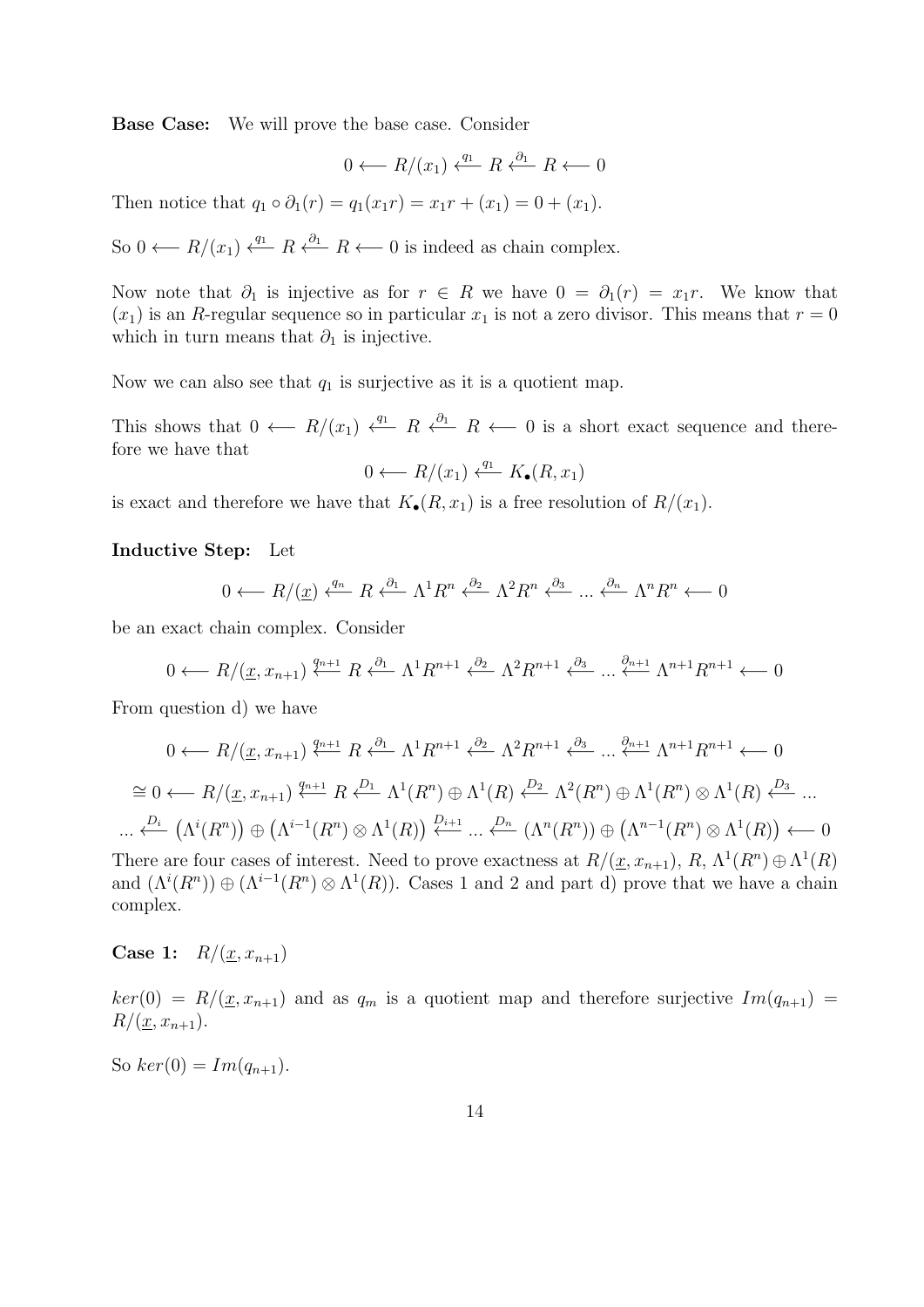#### Case 2: R

 $ker(q_{n+1}) = (x_1, ..., x_{n+1}).$ 

So 
$$
Im(D_1) = \{D_1(\sum_{i=1}^{n+1} r_i e_i) | r_i \in R\} = \{\sum_{i=1}^{n+1} r_i D_1(e_i) | r_i \in R\} = \{\sum_{i=1}^{n+1} r_i x_i | r_i \in R\} = (x_1, ..., x_{n+1}).
$$

So  $ker(q_{n+1}) = Im(D_1)$ .

Case 3:  $\Lambda^1(R^n) \oplus \Lambda^1(R)$ 

We know that  $D_1 \circ D_2 = 0$  so we see that  $Im(D_2) \subseteq ker(D_1)$ .

We want to show that  $ker(D_1) \subseteq Im(D_2)$ .

Let  $D_1(\sum_{i=1}^{n+1} r_i e_i) = \sum_{i=1}^{n+1} r_i x_i = 0$  or in other words  $\sum_{i=1}^{n+1} r_i e_i \in \text{ker}(D_1)$ . We want to show that  $\sum_{i=1}^{n+1} r_i e_i \in Im(D_2)$ .

Now consider the expression  $0 = D_1(\sum_{i=1}^{n+1} r_i e_i)$  in the following quotient

$$
0 + (x_1, ..., x_n) = \sum_{i=1}^{n+1} r_i x_i + (x_1, ..., x_n) = r_{n+1} x_{n+1} + (x_1, ..., x_n)
$$

As  $x_1, ..., x_{n+1}$  is R-regular  $x_{n+1}$  is not a zero divisor in  $R/(x_1, ..., x_n)$  so  $r_{n+1} + (x_1, ..., x_n) =$  $0 + (x_1, ..., x_n)$ . In other words

$$
r_{n+1} \in (x_1, \ldots, x_n)
$$

This means  $r_{n+1} = \sum_{i=1}^{n} s_i x_i$  for some  $s_i \in R$ . So we get

$$
\sum_{i=1}^{n+1} r_i e_i = \left(\sum_{i=1}^n r_i e_i\right) + \sum_{i=1}^n s_i x_i e_{n+1}
$$

and also

$$
0 = \sum_{i=1}^{n+1} r_i x_i = \sum_{i=1}^{n} (r_i + s_i x_{n+1}) x_i
$$

So

$$
\partial_1(\sum_{i=1}^n (r_i + s_i x_{n+1}) e_i) = 0
$$

This means by our inductive assumption,  $\ker(\partial_1) = Im(\partial_2)$ , that there exists  $p \in \Lambda^2(R^n)$ such that

$$
\partial_2(p) = \sum_{i=1}^n (r_i + s_i x_{n+1}) e_i
$$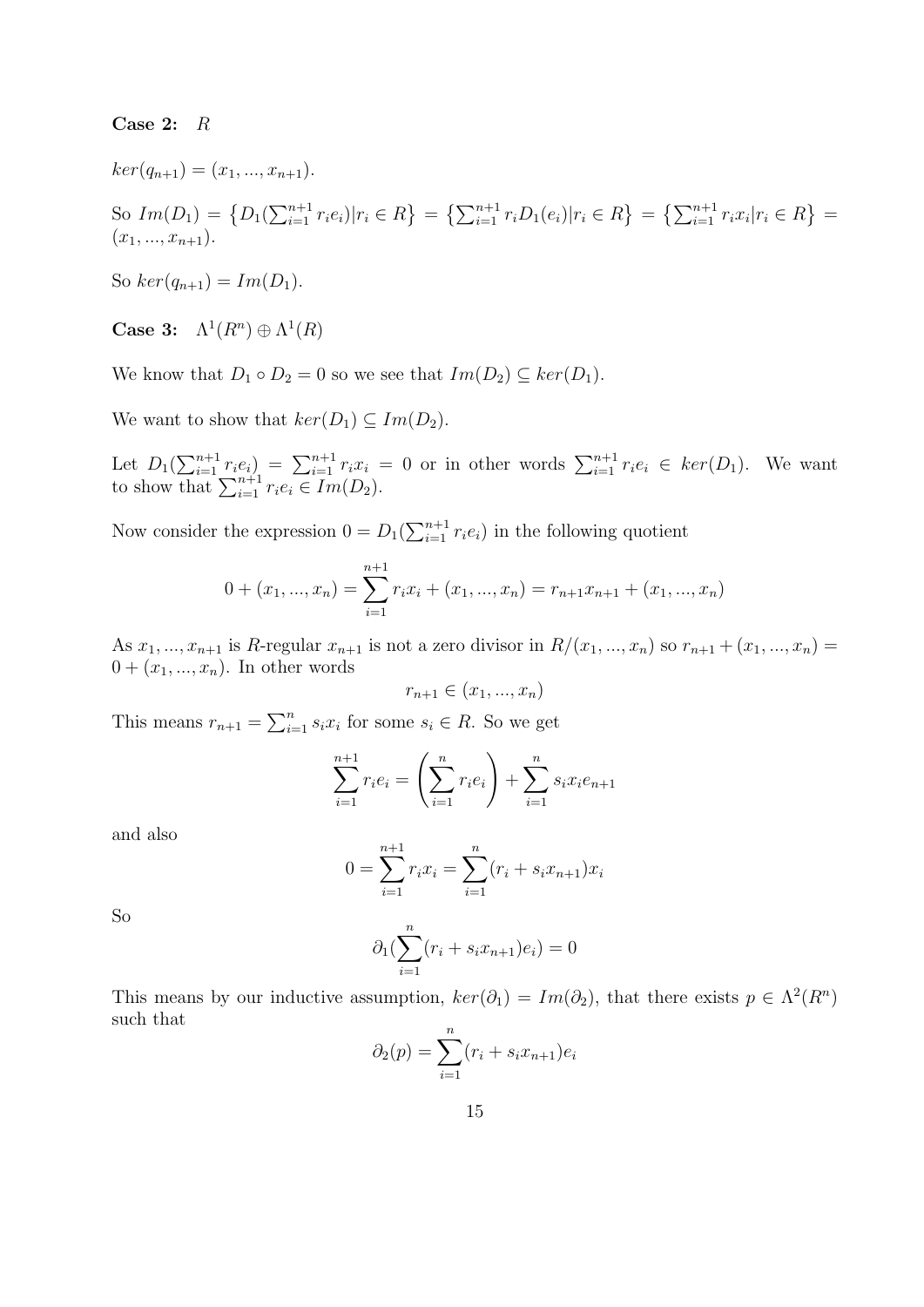Consider  $p + \sum_{i=1}^{n} s_i e_i \otimes e_{n+1} \in \Lambda^1(R^n) \oplus \Lambda^1(R)$ . Now note that

$$
D_1\left(p + \sum_{i=1}^n s_i e_i \otimes e_{n+1}\right) = \partial_2(p) + \partial_1\left(\sum_{i=1}^n s_i e_i\right) \otimes e_{n+1}(-1)^{2+1} \sum_{i=1}^n s_i x_{n+1} e_i
$$

$$
= \sum_{i=1}^n (r_i + s_i x_{n+1}) e_i + \sum_{i=1}^n s_i x_i e_{n+1} - \sum_{i=1}^n s_i x_{n+1} e_i
$$

$$
= \sum_{i=1}^n r_i e_i + r_{n+1} e_{n+1} = \sum_{i=1}^{n+1} r_i e_i
$$

where we used the fact that the  $s_i \in R$  were defined such that  $\sum_{i=1}^n s_i x_i = r_{n+1}$ . This shows that  $ker(D_1) \subseteq Im(D_2)$  and therefore that  $ker(D_1) = Im(D_2)$ .

**Case 4:**  $(\Lambda^i(R^n)) \oplus (\Lambda^{i-1}(R^n) \otimes \Lambda^1(R))$  for  $2 \leq i \leq n$  (we use  $\partial_{i-1}$  which means that  $i > 1$ so this does not apply to case 3).

We know from b) and d) that  $D_i \circ D_{i+1} = 0$ . This means that  $Im(D_{i+1}) \subseteq ker(D_i)$ . So we must know show that  $Im(D_{i+1}) \supseteq ker(D_i)$ .

Let  $(a+b\otimes e_{n+1})\in(\Lambda^{i}(R^n))\oplus(\Lambda^{i-1}(R^n)\otimes\Lambda^{1}(R))$  such that  $D_i(a+b\otimes e_{n+1})=0$ . That is let  $a + b \otimes e_{n+1} \in ker(D_i)$ .

$$
D_i(a + b \otimes e_{n+1}) = (\partial_i(a) + (-1)^{i+1} x_{n+1} b) + (\partial_{i-1}(b) \otimes e_{n+1}) = 0
$$
  
\n
$$
\Rightarrow \partial_i(a) + (-1)^{i+1} x_{n+1} b = 0 \text{ and } \partial_{i-1}(b) = 0
$$

As we have assumed for our induction that  $0 \longleftarrow R/(x_1, ..., x_n) \stackrel{q_n}{\longleftarrow} K_{\bullet}(R, x_1, ..., x_n)$  is exact we have  $ker(\partial_{i-1}) = Im(\partial_i)$  and  $ker(\partial_i) = Im(\partial_{i+1})$ . Therefore there exists  $q \in \Lambda^i(R^n)$  such that  $\partial_i(q) = b$ . Therefore

$$
0 = \partial_i(a) + (-1)^{i+1} x_{n+1} b = \partial_i(a) + (-1)^{i+1} x_{n+1} \partial_i(q) = \partial_i(a + (-1)^{i+1} x_{n+1} q)
$$
  
So  $a + (-1)^{i+1} x_{n+1} q \in \ker(\partial_i) = \text{Im}(\partial_{i+1}).$ 

So there exists  $p \in \Lambda^{i+1}(R^n)$  such that  $\partial_{i+1}(p) = a + (-1)^{i+1}x_{n+1}q$ . Consider  $p + q \otimes e_{n+1} \in (\Lambda^{i+1}(R^n)) \oplus (\Lambda^{i}(R^n) \otimes \Lambda^1(R)).$ 

$$
D_{i+1}(p+q \otimes e_{n+1}) = \partial_{i+1}(p) + (-1)^{i+2}x_{n+1}q + \partial_i(q) \otimes e_{n+1}
$$
  
=  $a + (-1)^{i+1}x_{n+1}q + (-1)^{i+2}x_{n+1}q + b \otimes e_{n+1}$   
=  $a + (-1)^{i+1}x_{n+1}q - (-1)^{i+1}x_{n+1}q + b \otimes e_{n+1} = a + b \otimes e_{n+1}$ 

This shows that  $a + b \otimes e_{n+1} \in Im(D_{i+1})$ . This means that  $ker(D_i) \subseteq Im(D_{i+1})$ .

Therefore  $ker(D_i) = Im(D_{i+1})$  for all  $2 \leq i \leq n+1$ 

This covers all cases in the induction and completes the proof.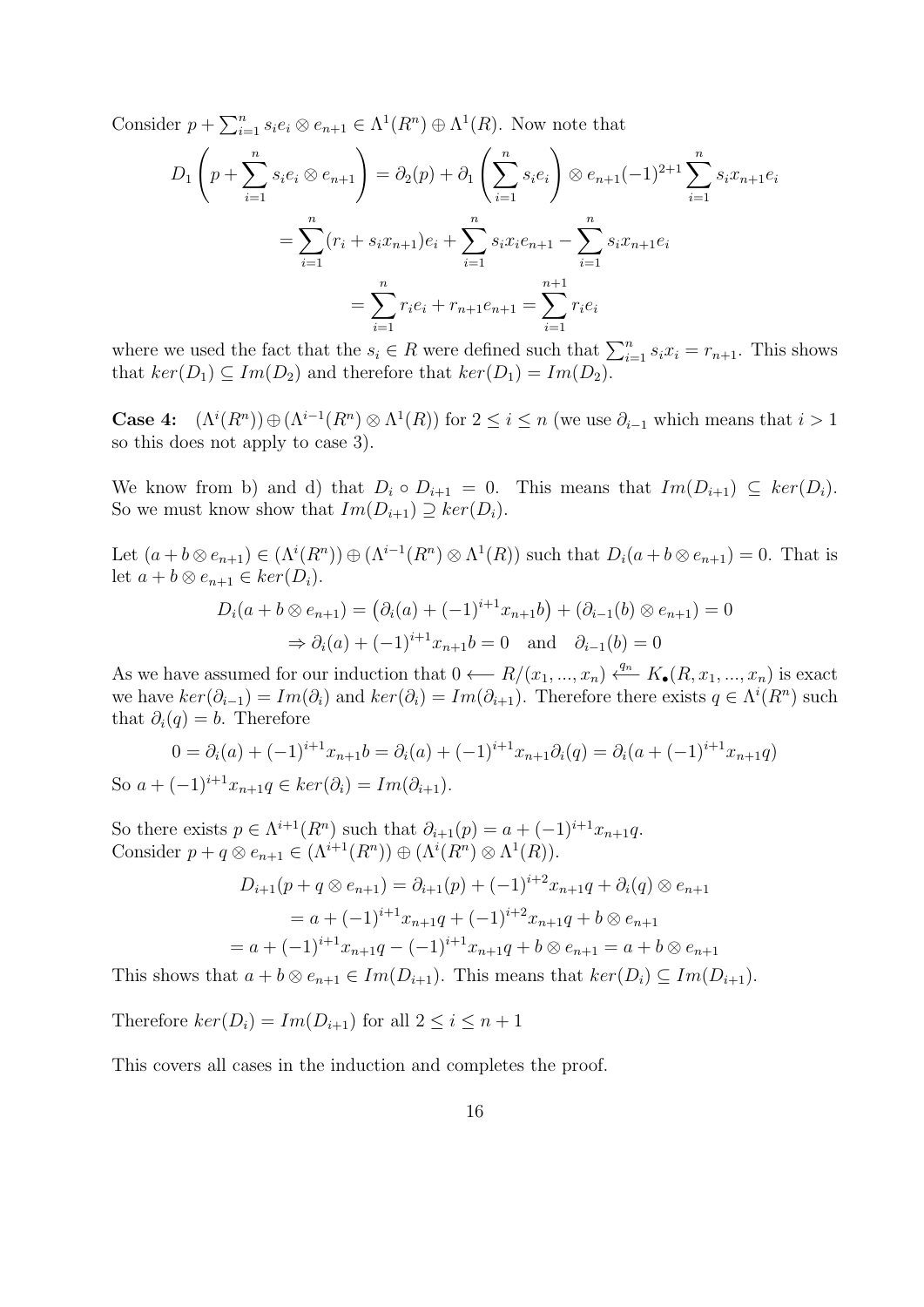Let X be a compact Hausdorff space and let  $C(X)$  denote the ring of all real-valued continuous function on X.

Let  $x \in X$  and  $\mathfrak{m}_x = \{f \in C(X)| f(x) = 0\}.$ 

We claim that  $\mathfrak{m}_x$  is maximal.

We have the following short exact sequence where the first arrow is inclusion and the second arrow is evaluation at x.

$$
0 \to \mathfrak{m}_x \hookrightarrow C(X) \to \mathbb{R} \to 0
$$

So  $C(X)/\mathfrak{m}_x \cong \mathbb{R}$ . We know if a ring quotient an ideal is a field that the ideal must be maximal.

Therefore  $\mathfrak{m}_x$  is maximal.

Denote  $Max(C(X))$  by  $\widetilde{X}$ . Define  $\mu: X \to \widetilde{X}$  such that  $\mu(x) = \mathfrak{m}_x$ . We claim that this is a homeomorphism between  $X$  and  $X$ .

Injectivity: First to show injectivity we need to use Urysohn's Lemma noting that X is compact Hausdorff.

Urysohn's lemma says for  $x \neq y \in X$  there exists  $f \in C(X, [0, 1])$  such that  $f(x) = 1$  and  $f(y) = 0$ . So  $f \in \mathfrak{m}_y$  but  $f \notin \mathfrak{m}_x$ . Therefore if  $x \neq y$  then  $\mu(x) = \mathfrak{m}_x \neq \mathfrak{m}_y = \mu(y)$ . Therefore  $\mu$  is injective.

**Surjectivity:** We will now show that  $\mu$  is surjective. Let  $\mathfrak{m} \in X$ . Define the following subset

$$
V(\mathfrak{m}) = \{ x \in X | \forall f \in \mathfrak{m} \quad f(x) = 0 \}
$$

There are two cases  $V = \emptyset$  and  $V \neq \emptyset$ . Suppose that  $V = \emptyset$ .

Then for each  $x \in X$  there exists  $f_x \in \mathfrak{m}$  such that  $f_x(x) \neq 0$ .

As  $f_x(x) \neq 0$  and  $f_x$  is continuous there exists an open neighbourhood  $x \in U_x$  such that  $0 \notin f_x(U_x)$ .

Consider the cover  $\bigcup_{x \in X} U_x = X$ .

As  $X$  is compact there exists a finite subcover.

That is there exists points  $x_1, ..., x_n \in X$  such that  $\bigcup_{i=1}^n U_{x_i} = X$ . Consider the function  $f = \sum_{i=1}^{n} (f_{x_i})^2 : X \to \mathbb{R}_{\geq 0}$ . For  $x \in X$  we have  $x \in U_{x_j}$  for some  $j = 1, ..., n$ . So  $0 < f_{x_j}(x)^2 \le \sum_{i=1}^n (f_{x_i})(x)^2 = f(x)$ .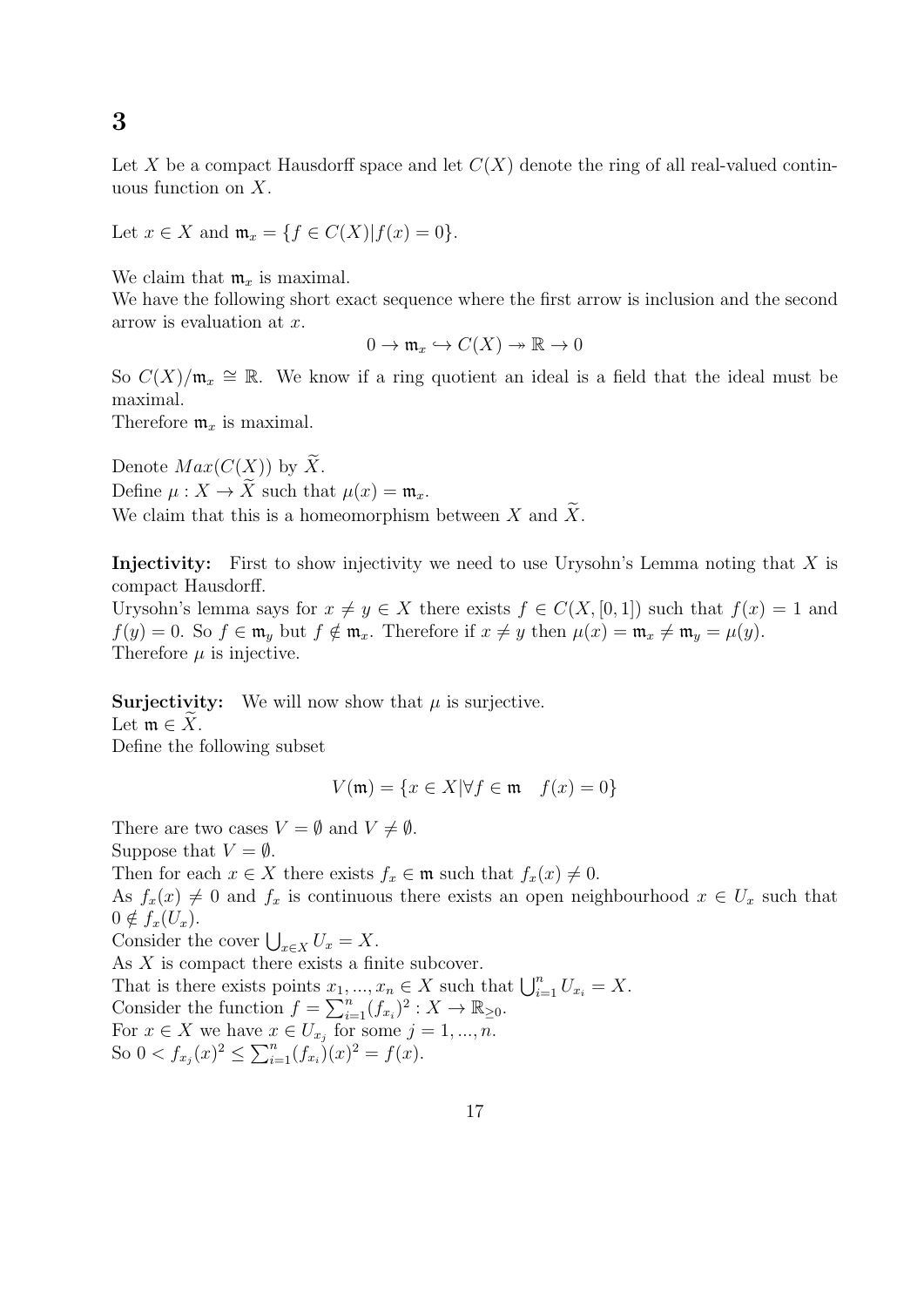This means that  $\forall x \in X$   $f(x) \neq 0$  which means that  $\frac{1}{f}$  is continuous. Therefore  $1 = \frac{1}{f}f \in \mathfrak{m}$  and therefore  $\mathfrak{m} = C(X)$  which contradicts that fact that  $\mathfrak{m}$  is maximal. So the only possible case is that  $V(\mathfrak{m}) \neq \emptyset$ . Suppose  $x \in V(\mathfrak{m})$ . Then  $\forall f \in \mathfrak{m}$  we have  $f(x) = 0$ . So  $\mathfrak{m} \subseteq \mathfrak{m}_x$ . As **m** and  $\mathfrak{m}_x$  are maximal we have  $\mathfrak{m} = \mathfrak{m}_x$ . This show that if  $\mathfrak{m} \in \widetilde{X}$  that there exists  $x \in X$  such that  $\mathfrak{m} = \mathfrak{m}_x = \mu(x)$ . In other words  $\mu$  is surjective.

Continuous and Open: Again using Urysohn's lemma we get the following basis for the topology of X given all  $f \in C(X)$ .

$$
U_f = \{ x \in X | f(x) \neq 0 \}
$$

The standard topology on  $\widetilde{X}$  is given by the following basis given all  $f \in C(X)$ .

$$
V_f = \{\mathfrak{m} \in \widetilde{X} | f \notin \mathfrak{m}\}
$$

Consider the following.

$$
\mu(U_f) = \mu(\{x \in X | f(x) \neq 0\}) = \{\mu(x) \in \widetilde{X} | x \in X \text{ and } f(x) \neq 0\}
$$

$$
= \{\mathfrak{m}_x \in \widetilde{X} | x \in X \text{ and } f(x) \neq 0\} = \{\mathfrak{m}_x \in \widetilde{X} | x \in X \text{ and } f \notin \mathfrak{m}_x\}
$$

$$
= \{\mathfrak{m} \in \widetilde{X} | f \notin \mathfrak{m}\} = V_f
$$

where we used surjectivity of  $\mu$  in the second last equality.

So  $\mu(U_f) = V_f$ .

This means that  $\mu$  maps the basis  $\{U_f\}$  for the topology of X to the basis  $\{V_f\}$  for the topology of  $\widetilde{X}$ .

So  $\mu$  is open.

As  $\mu$  is a bijection we see that  $\mu^{-1}(V_f) = U_f$  and therefore  $\mu$  is continuous by the same reasoning.

So  $\mu$  is a homeomorphism.

## 4

Let  $k$  be an algebraically closed field. Consider the polynomial ring in n variables  $\mathbf{k}[t_1, ..., t_n]$ . Let  $A \subseteq \mathbf{k}[t_1, ..., t_n].$ Define

$$
V(A) = \{ x \in \mathbf{k}^n | \forall f \in A \quad f(x) = 0 \}
$$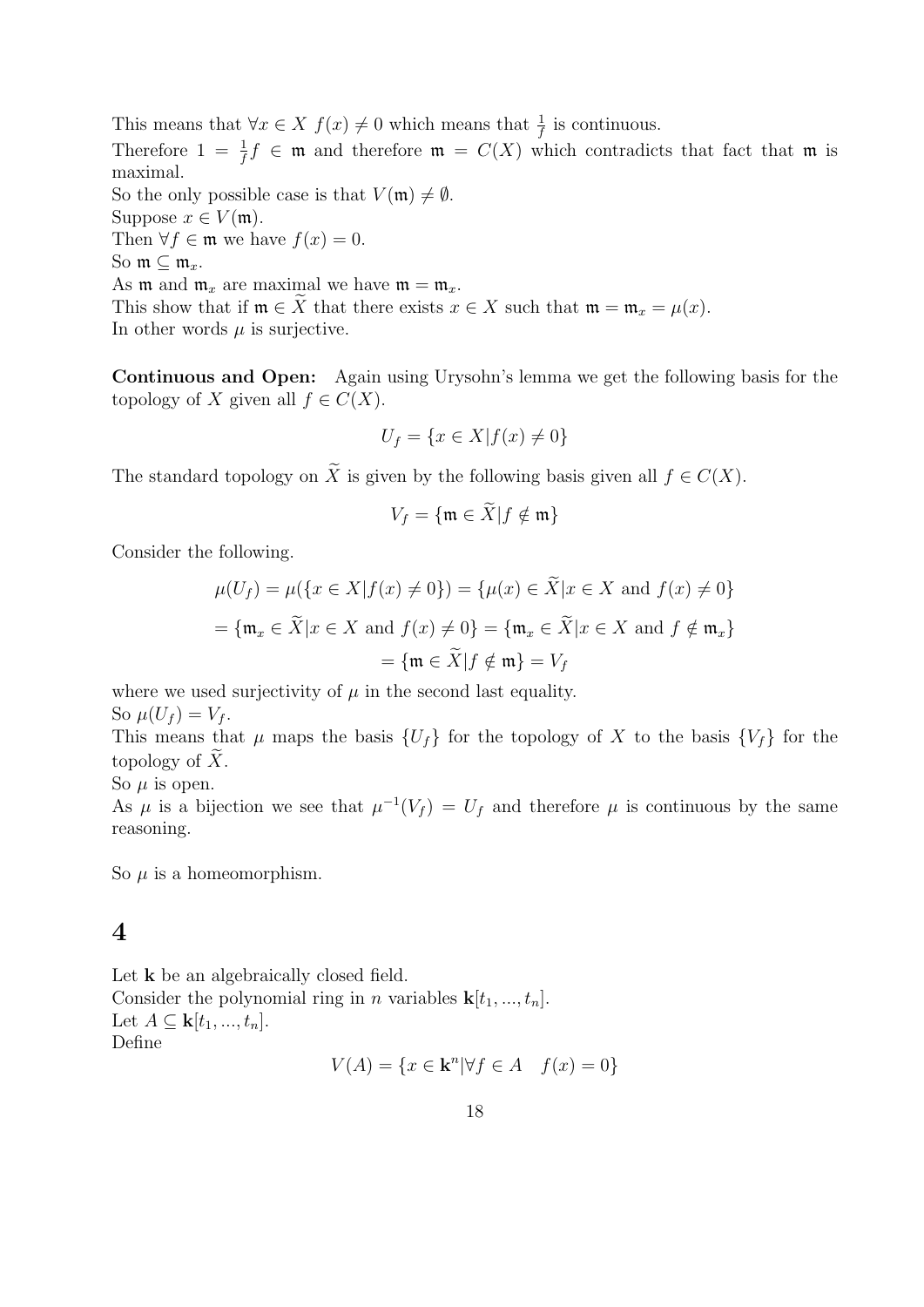were we identify  $f \in \mathbf{k}[t_1, ..., t_n]$  as polynomial functions from  $\mathbf{k}^n$  to  $\mathbf{k}$ .  $V(A)$  is what we call an affine variety.

Let  $I(V(A)) = \{ g \in \mathbf{k}[t_1, ..., t_n] | \forall x \in V(A) \mid g(a) = 0 \}.$ We call  $I(V(A))$  the ideal of the variety  $V(A)$ . (Note: this is a subspace and for  $f \in k[t_1, ..., t_n]$  and  $g \in I(V(A))$  we see that for  $x \in A$  we have  $(f \cdot g)(x) = f(x)g(x) = f(x) \cdot 0 = 0$ . So  $I(V(A))$  is in fact an ideal.)

Define the following ring

$$
P(V(A)) = \mathbf{k}[t_1, ..., t_n]/I(V(A))
$$

We can view  $P(V(A))$  as polynomial functions on  $V(A)$  as for  $f, g \in \mathbf{k}[t_1, ..., t_n]$  then  $f + I(V(A)) = g + I(V(A))$  if and only if  $f - g + I(V(A)) = 0 + I(V(A))$  if and only if  $f - g \in I(V(A))$  if and only if for  $x \in V(A)$  we have  $f(x) - g(x) = 0$  and therefore  $f(x) = g(x)$ .

Let  $\xi_i = t_i + I(V(A)) \in P(V(A)).$ 

We call the  $\xi_i$  coordinate functions on  $V(A)$ .

As a **k** algebra  $\mathbf{k}[t_1, ..., t_n]$  is generated by the set  $\{t_1, ..., t_n\}$ .

So as a k algebra  $\{\xi_1, ..., \xi_n\}$  generate  $P(V(A))$  as  $P(V(A))$  is a quotient of  $k[t_1, ..., t_n]$  and the  $\xi_i$  are the images of the generators of  $\mathbf{k}[t_1, ..., t_n]$  under the quotient map.

Let  $x \in V(A)$  and define  $\mathfrak{m}_x = \{f \in P(V(A)) | f(x) = 0\}.$ 

(Note: that evaluating  $f \in P(V(A))$  on  $V(A)$  makes sense as if we have some  $g \in I(V(A))$ and consider  $f + q \in f + I(V(A))$  then  $(f + q)(x) = f(x) + q(x)$  but by definition for  $x \in V(A)$  we have  $g(x) = 0$  and so  $(f + g)(x) = f(x)$ . So evaluating f doesn't depend on the choice of representative of the equivalence class.)

We claim that  $\mathfrak{m}_x$  is maximal.

We have that following short exact sequence where the first arrow is inclusion and the second is evaluation at  $x \in V(A)$  which we discussed was well defined.

$$
0 \to \mathfrak{m}_x \hookrightarrow P(V(A)) \to \mathbf{k} \to 0
$$

So  $P(V(A))/m_x \cong \mathbf{k}$ . We know if a ring quotient an ideal is a field that the ideal must be maximal.

Therefore  $\mathfrak{m}_x$  is maximal.

Let  $V(A) = Max(P(V(A))).$ Define  $\mu : V(A) \to V(A)$  such that  $\mu(x) = \mathfrak{m}_x$ . We claim that  $\mu$  is a bijection.